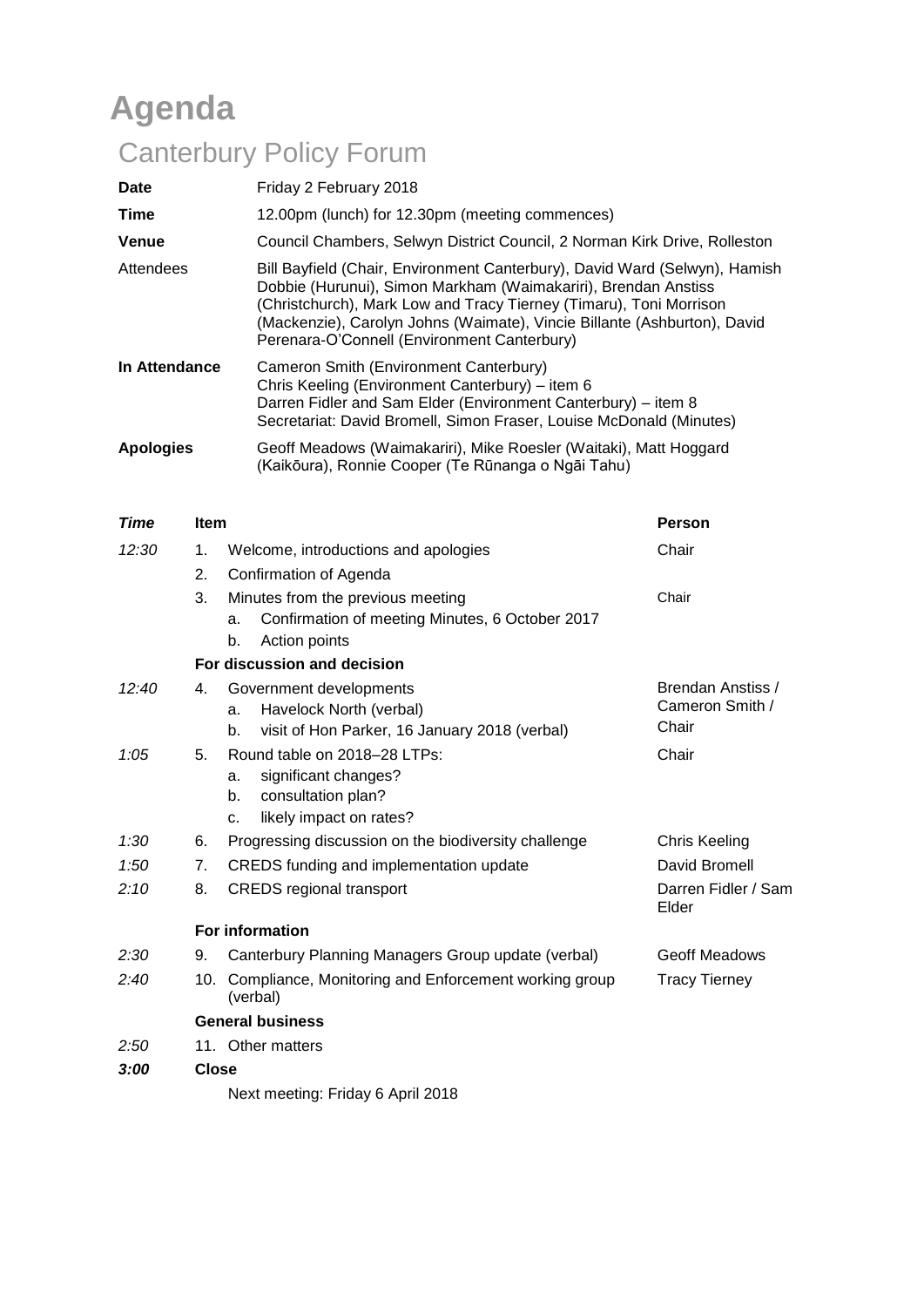# Canterbury Policy Forum Theorem 1

**Date:** 2 February 2018 **Presented by:** Brendan Anstiss (CCC)

### **Update on the new Government and the first 100 days**

#### **Purpose**

- 1 This note provides:
	- an overview of the new Government's First 100 Day Plan and
	- potential implications for Canterbury from new Government policy positions already announced and upcoming.

#### **Background**

- 2 On 24 October 2017, the Labour Party signed a Coalition Agreement with NZ First, and a Confidence and Supply Agreement with the Green Party.
- 3 Ministerial portfolios were announced on 25 October, and Ministers were sworn in on 26 October. The opening of the 52<sup>nd</sup> Parliament occurred on Tuesday 7 November.
- 4 Key points for Canterbury from the agreements between the Labour Party and both NZ First and the Green Party, as well as the Speech from the Throne are attached as Appendix 1.
- 5 An overview of Ministers with portfolios relevant to Canterbury and the work under the Mayoral Forum is attached as Appendix 2.

#### **Potential implications for Canterbury**

- 6 Key focus areas for the new Government include sustainable economic development, growing regional economies, health, housing, education, law and order, reducing inequality, environment, and climate change. The new Government may have the following implications for Canterbury:
	- a signalled intent to invest in regional economic development including forestry, aquaculture, infrastructure, and broadband
	- political support for multi-modal transport planning and investment, including rail and coastal freight, and a re-balancing of spending from the National Land Transport Fund
	- relocating government functions into the regions
	- increased resourcing for biodiversity and biosecurity
	- increased spending on youth transitions and tertiary education, and encouragement of research and development
	- increased spending on health, including mental health.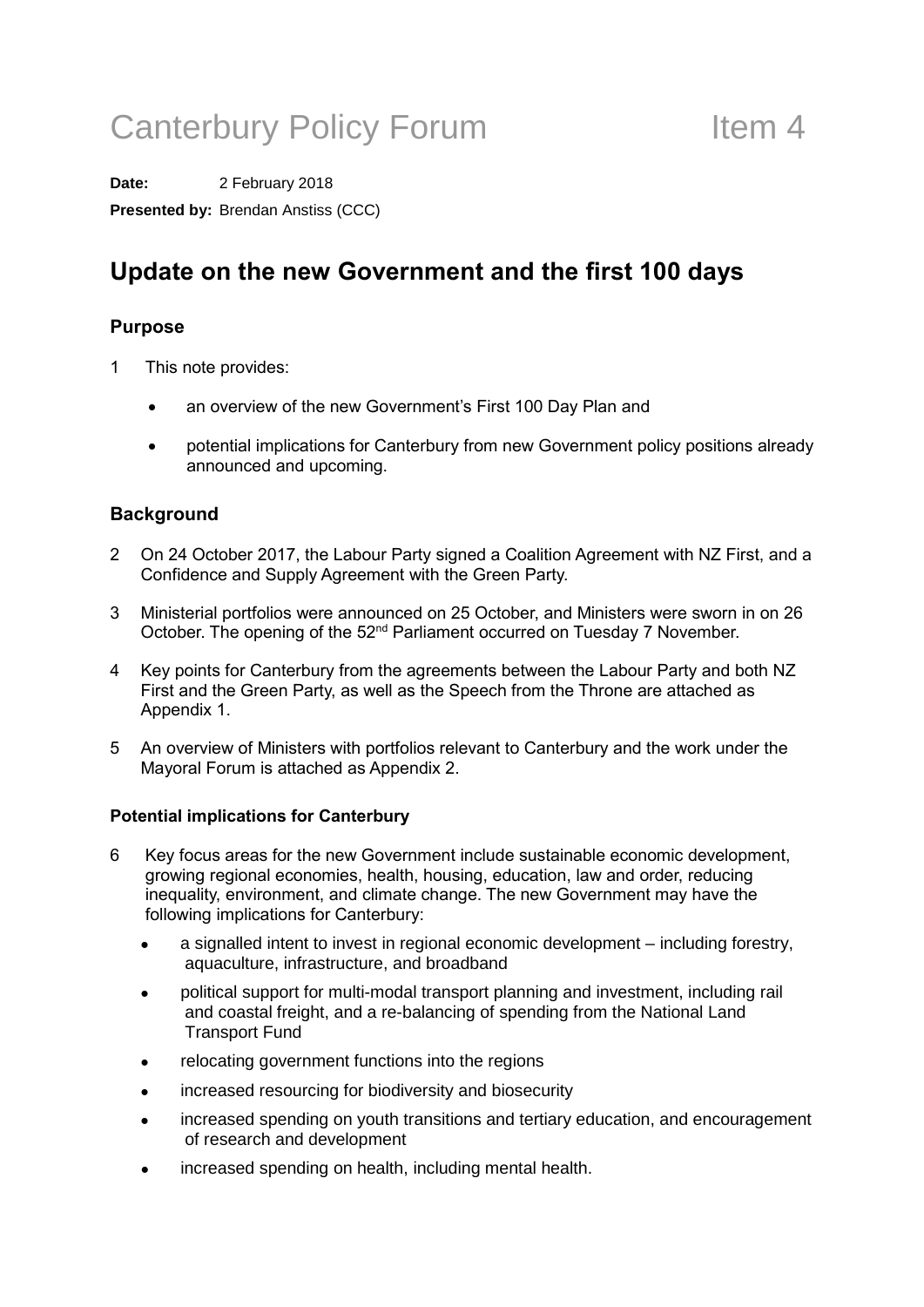- Hon Dr Megan Woods is the only Canterbury MP with ministerial portfolios inside Cabinet (Cabinet ranking 6: Minister of Energy and Resources; Minister for Greater Christchurch Regeneration; Minister of Research, Science and Innovation; Minister Responsible for the Earthquake Commission)<sup>[1](#page-2-0)</sup>
- a signalled intent that '*government support for irrigation will not grow*', but existing funding commitments will be maintained
- potential changes to immigration policy settings that could impact on access to labour
- what direction the Department of Internal Affairs 3 Waters Review will take.

#### **Implementation of the Governments' First 100 Day Plan**

7 At the time of writing Prime Minister Ardern intends to give a speech in Christchurch on Wednesday 31 January, outlining the completion of the new Governments' 100 Day Plan. The following table outlines the implementation of the Plan.

| <b>Action</b>                                                                               | <b>Comment</b>                                                                                                                                                                                                                                         |
|---------------------------------------------------------------------------------------------|--------------------------------------------------------------------------------------------------------------------------------------------------------------------------------------------------------------------------------------------------------|
| Make the first year of tertiary education or                                                | <b>Implemented</b> - the first year of fees for new tertiary                                                                                                                                                                                           |
| training fees free from 1 January 2018.                                                     | students will be free from 2018.                                                                                                                                                                                                                       |
| Increase student allowances and living<br>cost loans by \$50 a week from 1 January<br>2018. | Implemented – no legislative changes were required to<br>bring into effect.                                                                                                                                                                            |
| Pass the Healthy Homes Guarantee Bill,<br>requiring all rentals to be warm and dry.         | <b>Implemented - Healthy Homes Guarantee Act</b><br>received the Royal assent on 4 December 2017.<br>Transitional provisions came into force immediately, but<br>substantive provisions come into force on 1 July 2019.                                |
| Ban overseas speculators from buying                                                        | <b>Underway</b> - The Overseas Investment Amendment Bill                                                                                                                                                                                               |
| existing houses.                                                                            | had it first reading on 19 December 2017.                                                                                                                                                                                                              |
| Issue an instruction to Housing New                                                         | <b>Implemented</b> – halt on sales of state houses was                                                                                                                                                                                                 |
| Zealand to stop the state house sell-off.                                                   | announced 20 December 2017.                                                                                                                                                                                                                            |
| Begin work to establish the Affordable                                                      | <b>Underway</b> - An interim KiwiBuild Unit was established                                                                                                                                                                                            |
| Housing Authority and begin the                                                             | within the Ministry of Business, Innovation and                                                                                                                                                                                                        |
| KiwiBuild programme.                                                                        | Employment in December.                                                                                                                                                                                                                                |
| Legislate to pass the Families Package,                                                     | <b>Implemented</b> – Families package, including Winter                                                                                                                                                                                                |
| including the Winter Fuel Payment, Best                                                     | Fuel and Best Start payments announced, coming into                                                                                                                                                                                                    |
| Start and increases to Paid Parental                                                        | effect from 1 July 2018.                                                                                                                                                                                                                               |
| Leave (PPL), to take effect from 1 July<br>2018.                                            | PPL legislation received the Royal assent on 4<br>December and new parents will be entitled to 26 weeks<br>of paid leave from 2020.                                                                                                                    |
| Set up a Ministerial Inquiry in order to fix<br>New Zealand's mental health crisis.         | Implemented - Inquiry into Mental Health and<br>Addiction announced 23 January 2018. Will be chaired<br>by former Health and Disability Commissioner,<br>Professor Ron Paterson, and will report back to the<br>Government by the end of October 2018. |

<span id="page-2-0"></span><sup>1</sup> Hon Eugenie Sage is a Minister outside Cabinet (Conservation, Land Information, Associate Environment).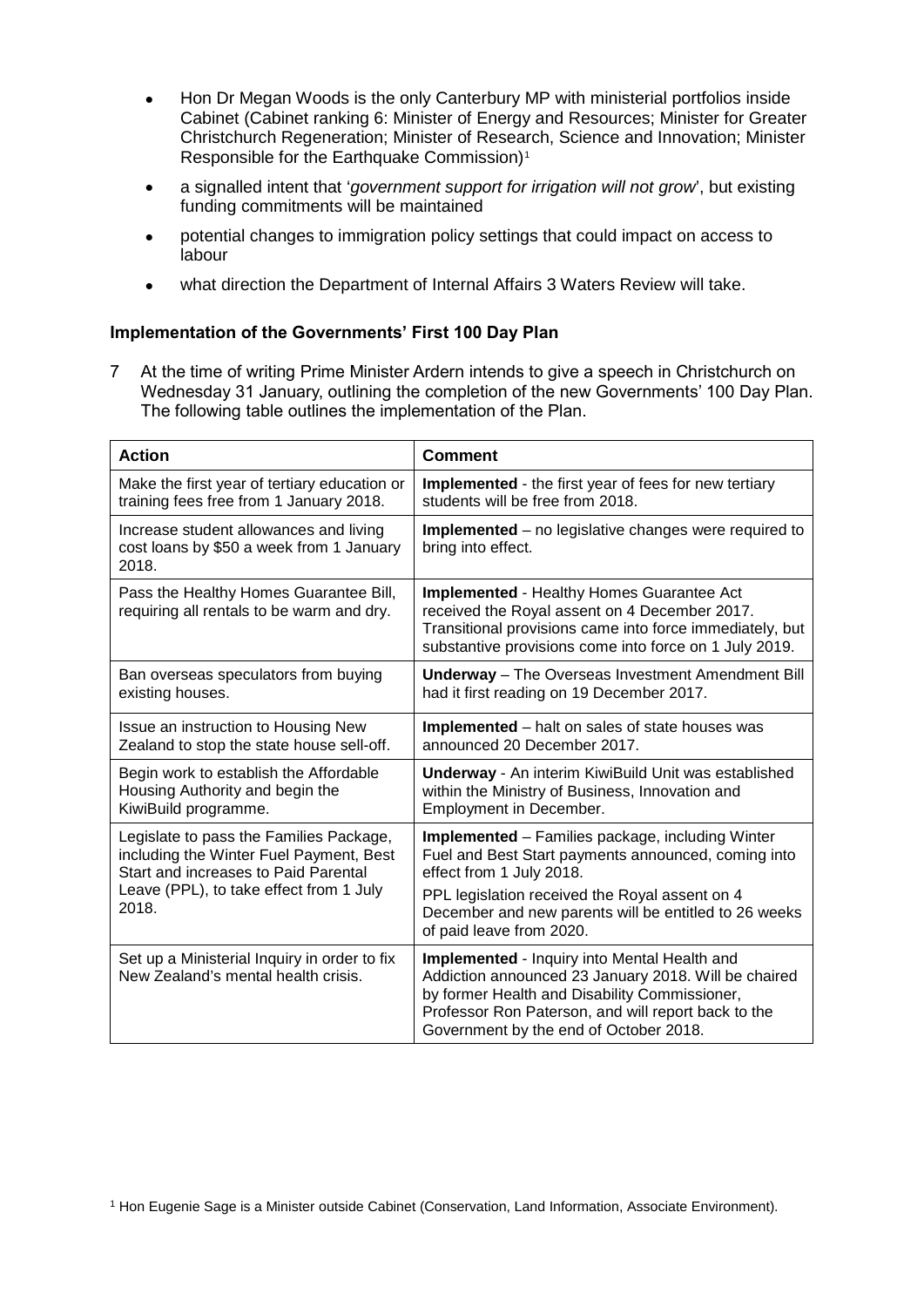| Introduce legislation to make medicinal<br>cannabis available for people with<br>terminal illnesses or in chronic pain.                                               | <b>Underway - Misuse of Drugs Amendment Bill</b><br>introduced into the House in December 2017.                                                                                                                        |
|-----------------------------------------------------------------------------------------------------------------------------------------------------------------------|------------------------------------------------------------------------------------------------------------------------------------------------------------------------------------------------------------------------|
| Resume contributions to the New<br>Zealand Superannuation Fund to<br>safeguard the provision of universal<br>superannuation at age 65.                                | <b>Implemented</b> – Contributions to the New Zealand<br>Superannuation fund recommenced 15 December<br>2017.                                                                                                          |
| Introduce legislation to set a child poverty<br>reduction target and to change the Public<br>Finance Act so the Budget reports<br>progress on reducing child poverty. | <b>Underway</b> - Legislation announced, yet to be<br>introduced into the House.                                                                                                                                       |
| Increase the minimum wage to \$16.50 an<br>hour, to take effect from 1 April 2018, and<br>introduce legislation to improve fairness<br>in the workplace.              | Implemented - Minimum wage increase confirmed in<br>December. Announcement made 25 January 2018<br>limiting the use of 90-day trials to small businesses only<br>and restoring prescribed rest and meal breaks.        |
| Establish the Tax Working Group.                                                                                                                                      | <b>Implemented</b> – Membership of working group<br>announced 20 December, to be chaired by Sir Michael<br>Cullen.                                                                                                     |
| <b>Establish the Pike River Recovery</b><br>Agency and assign a responsible<br>Minister.                                                                              | <b>Underway</b> - The Pike River Recovery Agency has<br>been approved by Cabinet, to be established<br>31 January. Andrew Little is responsible Minister.                                                              |
| Set up an inquiry into the abuse of<br>children in state care.                                                                                                        | Yet to be announced - announcement expected in<br>January 2018                                                                                                                                                         |
| Set the zero carbon emissions goal and<br>begin setting up the independent Climate<br>Change Commission.                                                              | <b>Underway</b> - Process agreed by Cabinet in December<br>2017, including establishment of interim Climate<br>Change Committee, public consultation in mid-2018,<br>with Zero Carbon Bill to be introduced late 2018. |

#### **Other government policies to be implemented**

- 8 Further to the 100 Day Plan, there are a number of longer-term policy announcements yet to be implemented by the new Government. These originate mainly from Labour's agreements with NZ First and the Green Party, along with other pre-election policies.
- 9 A number of announcements have been made specifically targeting the recovery from the Canterbury Earthquakes, including:
	- \$300m capital fund for rebuild projects
	- clarify long-term funding and ownership of anchor projects
	- repair relationship with Canterbury District Health Board and review funding
	- new governance group to speed up school rebuilds
	- special tribunal for earthquake insurance claims
	- additional funding for the Residential Advisory Service and Community Law for legal support for earthquake-related claims.
- 10 Other Government policies expected to be implemented that may impact on Canterbury include:
	- **Regional Development (Provincial Growth) Fund** \$1b per annum to support regional development. Fund will invest in (but not limited to) regional rail, roading,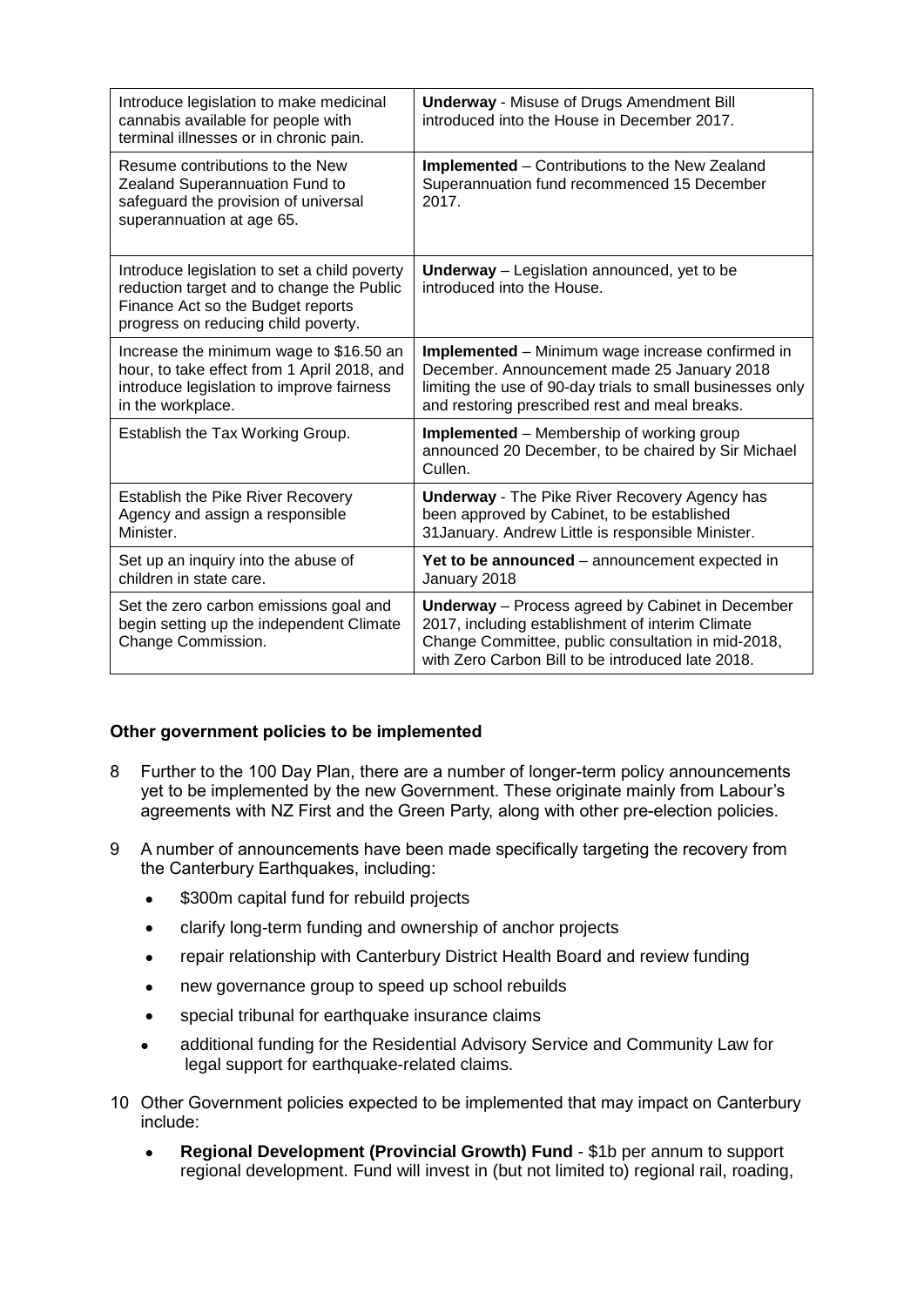telecommunications, aquaculture, tree planting, and other large-scale capital projects. Details about the fund are still to be established.

- **Investment in regional rail** could include commuter services, such as Rolleston or Rangiora to Christchurch, or longer distance, such as Christchurch to Invercargill.
- **Planting 100 million trees per year** details yet to be established, but a proportion will likely occur in the Canterbury region. Cabinet has approved \$14m of funding for Crown Forestry to undertake planting in 2018.
- **Relocating government functions to the regions** no announcements to date.
- **Honouring existing Crown Irrigation investment commitments** ensures existing commitments will be fulfilled. However, the Government has signalled that there will be no new funding for Crown Irrigation.
- **Increase Research and Development spending to 2% of GDP** with a significant CRI presence in Christchurch and surrounding areas, this may have benefits for Canterbury and key industries within the region.
- **Increased funding for mental health, including re-establishment of the Mental Health Commission and piloting counsellors in primary schools** – mental health has been a priority for Canterbury post-earthquakes, as well as across the rural sector in recent years.
- **1800 new Police officers over the next three years** a number of new officers may be deployed to the Canterbury region.
- **Investigate a volunteer rural constabulary programme** potential benefits for more rural Councils if implemented.
- **If agriculture is included within the Emissions Trading Scheme, revenue to be recycled back in agriculture to support innovation and mitigation.**
- **Increase funding for the Department of Conservation** may see an increased role for Canterbury regional offices, and provide new partnering opportunities around biodiversity and visitor attraction
- **No resource rentals for water this political term.**
- **Increased focus on water quality standards for both urban and rural waterways** – no details announced to date.
- **Ensure work visas issued reflect genuine skill shortages** will likely impact Canterbury industries that rely on overseas workers, such as the building/construction and agriculture sectors.
- **\$100m Green Investment fund to stimulate investment in low-carbon industries** – could provide opportunities for Canterbury industries to focus on lowcarbon initiatives.
- **Water infrastructure upgrades following the Havelock North enquiry report** the Stage 2 report from the enquiry was released in December 2017, making 51 recommendations (19 of which were considered urgent). No policy announcements have been made yet, but will likely require Councils to implement more stringent safeguards for drinking water supplies.
- **Broadband coverage to the regions to be increased** no details announced to date, but will likely support CREDS initiatives to increase rural connectivity.
- **Tourism infrastructure fund, including consideration of an international tourist levy** – options still being explored, but may help ease burden on Councils to fund infrastructure used by tourists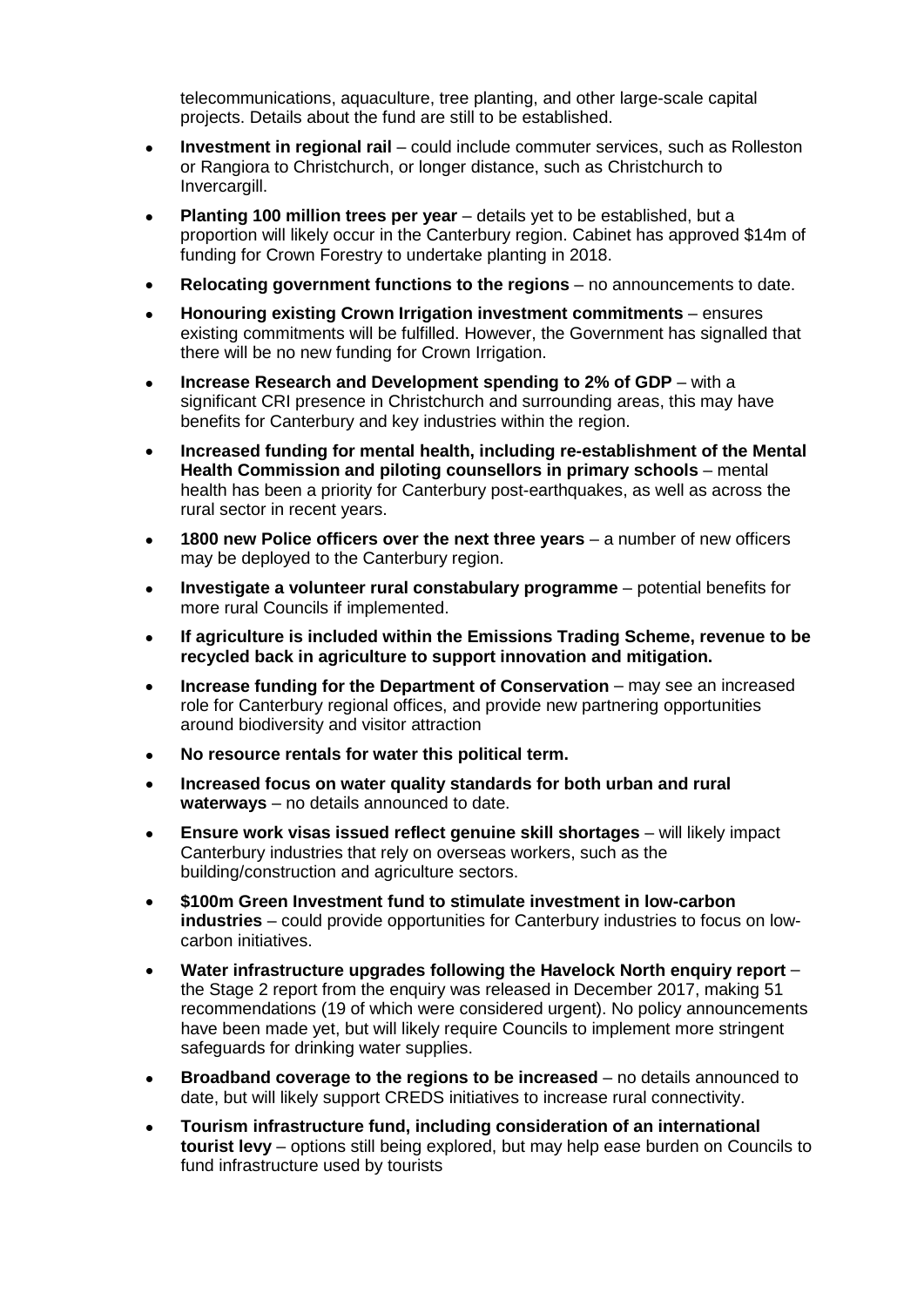### **Appendix 1 - Labour Party agreements with NZ First and the Green Party, and Speech from the Throne**

#### **Coalition Agreement with NZ First**

Priorities of relevance to Canterbury and the Mayoral Forum's leadership of regional development are:

- a \$1b pa Regional Development Fund, including significant investment in regional rail, planting 100m trees per year, and large-scale capital projects. The Regional Development Fund is likely to involve a re-packaging of current funding, rather than new/additional funding
- a commitment to relocate government functions into the regions
- honouring existing Crown Irrigation investment commitments
- recognising the potential for aquaculture in promoting regional economic growth
- work to increase Research & Development spending to 2% of GDP over 10 years
- deliver a 30-year strategic plan for education
- pilot the Youth Education, Training & Employment initiative and provide 800 extra places for the Limited Service Volunteer scheme
- introduce programmes for long-term unemployed to improve work readiness such as 'Ready for Work'
- if the Climate Commission determines that agriculture is to be included in the ETS, then upon entry, the free allocation to agriculture will be 95% but with all revenues from this source recycled back into agriculture to encourage agricultural innovation, mitigation and additional planting of forestry
- significantly increase funding for the Department of Conservation
- increase support for National Science Challenges
- no resource rentals for water in this term of Parliament
- introduce a royalty on exports of bottled water
- higher water quality standards for urban and rural areas, using measurements that take into account seasonal differences
- ensure work visas issued reflect genuine skills shortages and cut down on low quality international education courses
- hold a public inquiry 'A decade after Shand' to investigate the drivers of local government costs and its revenue base.

#### **Confidence and supply agreement with the Green Party**

Priorities of particular relevance to Canterbury and the CREDS are:

- develop a comprehensive set of environmental, social and economic sustainability indicators
- substantially increase investment in safe walking and cycling, frequent and affordable passenger transport, rail and sea freight
	- − reprioritise National Land Transport Fund spending to increase investment in rail infrastructure in cities and regions, and cycling and walking
- stimulate up to \$1b of new investment in low carbon industries by 2020, kick-started by a Government-backed Green Investment Fund of \$100m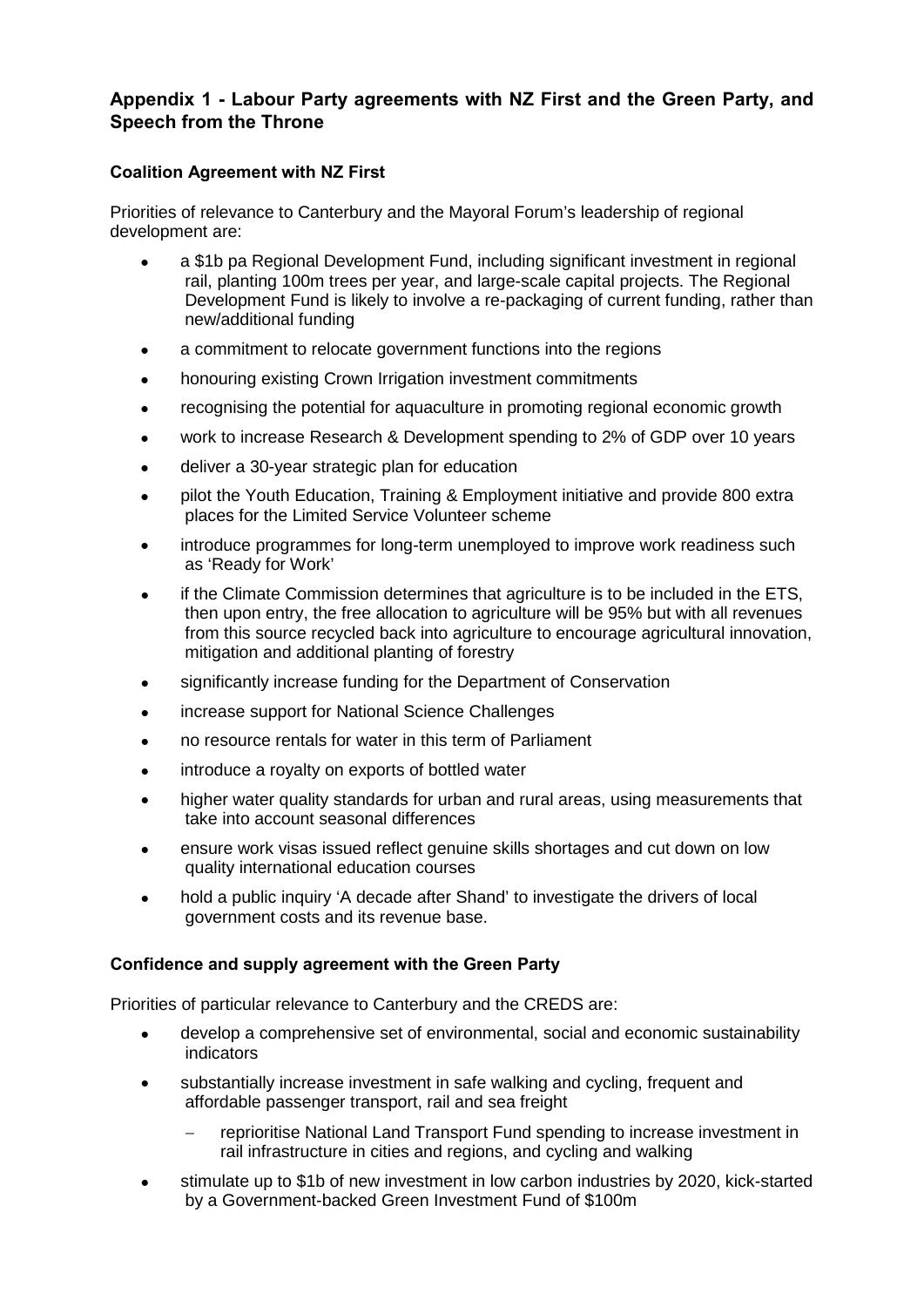- provide assistance to the agricultural sector to reduce biological emissions, improve water quality and shift to more diverse and sustainable land use, including more forestry
- safeguard indigenous biodiversity and significantly increase the Department of Conservation's funding
- improve water quality and prioritise achieving healthy rivers, lakes and aquifers with strong regulatory instruments, funding for freshwater enhancement and winding down Government support for irrigation
	- the Resource Management Act will be better enforced
- safeguard the healthy functioning of marine ecosystems and promote abundant fisheries
- commit to minimising waste to landfill with significant reduction in all waste classes by 2020
- make tertiary education more affordable for students and reduce the number of students living in financial hardship
- ensure everyone has access to timely and high quality mental health services, including free counselling for those under 25 years.

#### **Speech from the Throne**

The Speech from the Throne was delivered by the Governor-General at the State Opening of Parliament on 8 November. It outlines the Government's aspirations and priorities for this parliamentary term. Of particular relevance to Canterbury and the Mayoral Forum's leadership of regional development are:

- 'major investments' in housing, health, education, police, and infrastructure
- 'an approach that looks across all areas to truly understand the interconnections' including the impact of the economy on the environment and society
- 'a clear focus on sustainable economic development, supporting regional economies, increasing exports, lifting wages and reducing inequality' – to 'improve the wellbeing and living standards of all New Zealanders'
- 'a comprehensive set of environmental, social and economic sustainability indicators'
- 'a more productive economy' 'working smarter, with new technologies, reducing the export of raw commodities and adding more value in New Zealand'
- 'the benefits of economic prosperity will be fairly shared with the regions, so people have the resources they need to deliver on their potential, wherever they live' – including investment in 'regional infrastructure and broadband'
- 'a \$1 billion per annum Regional Development (Provincial Growth) Fund' which 'includes significant investment in regional rail and other large capital projects'
- 'some government services will be regionalised'
- 'planting 100 million trees a year to reach a billion more trees in ten years'
- 'up to \$1 billion of new investment to be stimulated in low carbon industries by 2020, kick-started by a government-backed Green Investment Fund of \$100 million'
- 'offer young people without jobs the opportunity to work to improve the health of this country's waterways, with the aim of restoring them to a swimmable state within a generation'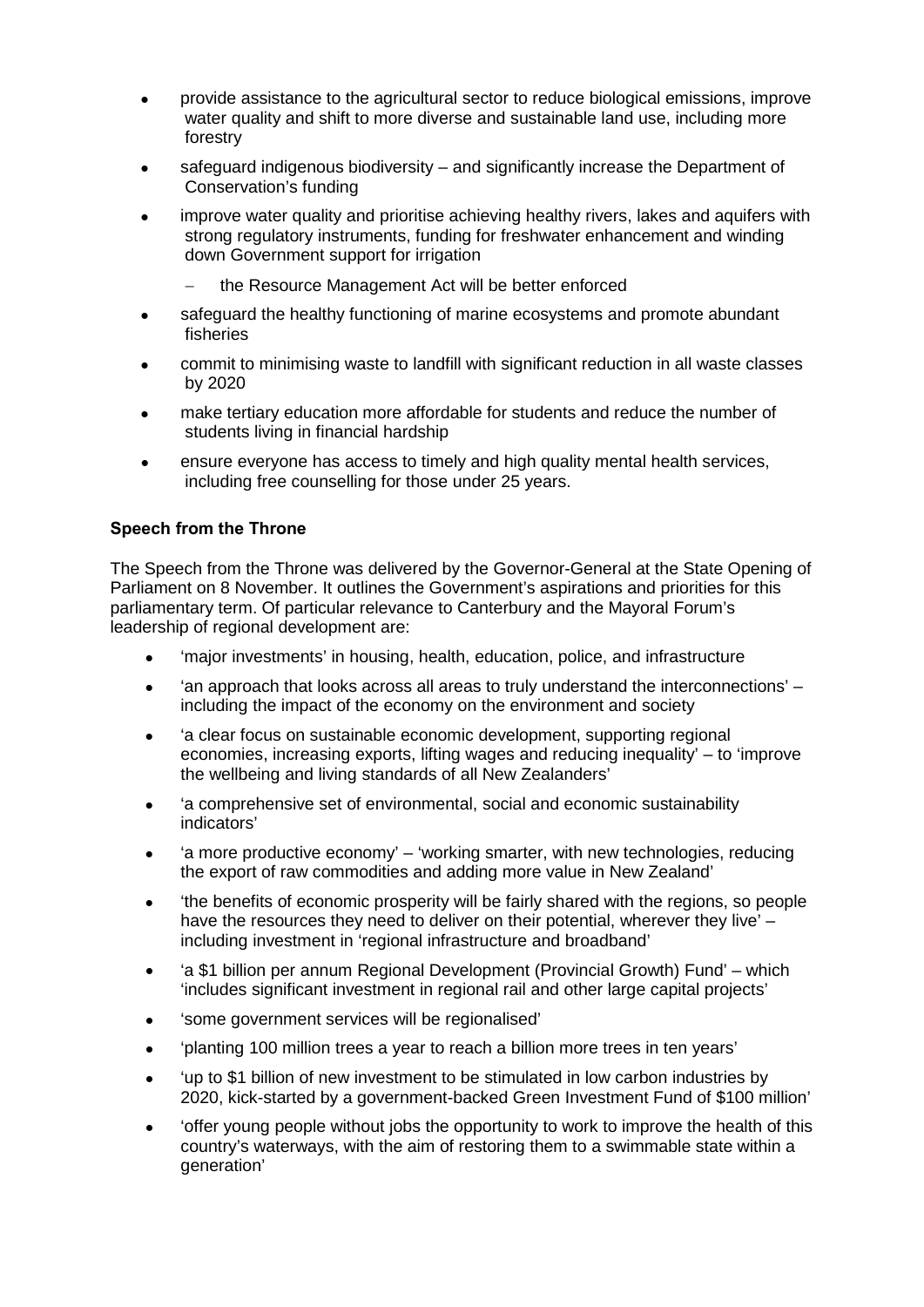- support to regional councils 'to better monitor and control nutrients and sediments in waterways'; and to the agriculture sector 'to improve water quality and to shift to more sustainable land uses, such as forestry'
- 'existing Crown investments in irrigation will be honoured, but government support for irrigation will not grow'
- 'commercial users who profit from bottling water and exporting it overseas will pay a royalty'
- 'improving cities' water quality, with higher water quality standards for both urban and rural areas'
- 'increase funding for the Department of Conservation, to reduce the extinction risk for 3,000 threatened plant and wildlife species'
- 'minimising waste to landfill and a fund to take action on old tyres'
- 'improve our resource management system, with better spatial planning and better enforcement'
- 'an urban development agency will be introduced, and more emphasis placed on public transport and light rail'
- 'make sure we get our immigration settings right cut down on low quality international education courses and ensure work visas issued reflect genuine skill shortages'
- work on Kiwibuild to begin immediately, as part of the 100 Day Plan
- 'make the first year of tertiary education free'; 'increasing student allowances and living cost payments' from 1 January 2018
- 'develop a 30-year strategic plan for education'
- 'modernise and re-develop a comprehensive system of careers advice and guidance that is integrated into learning'
- 'ensure every student has a career plan that is regularly updated through their schooling'
- 'considering what the treaty relationship might look like after historical grievances are settled'.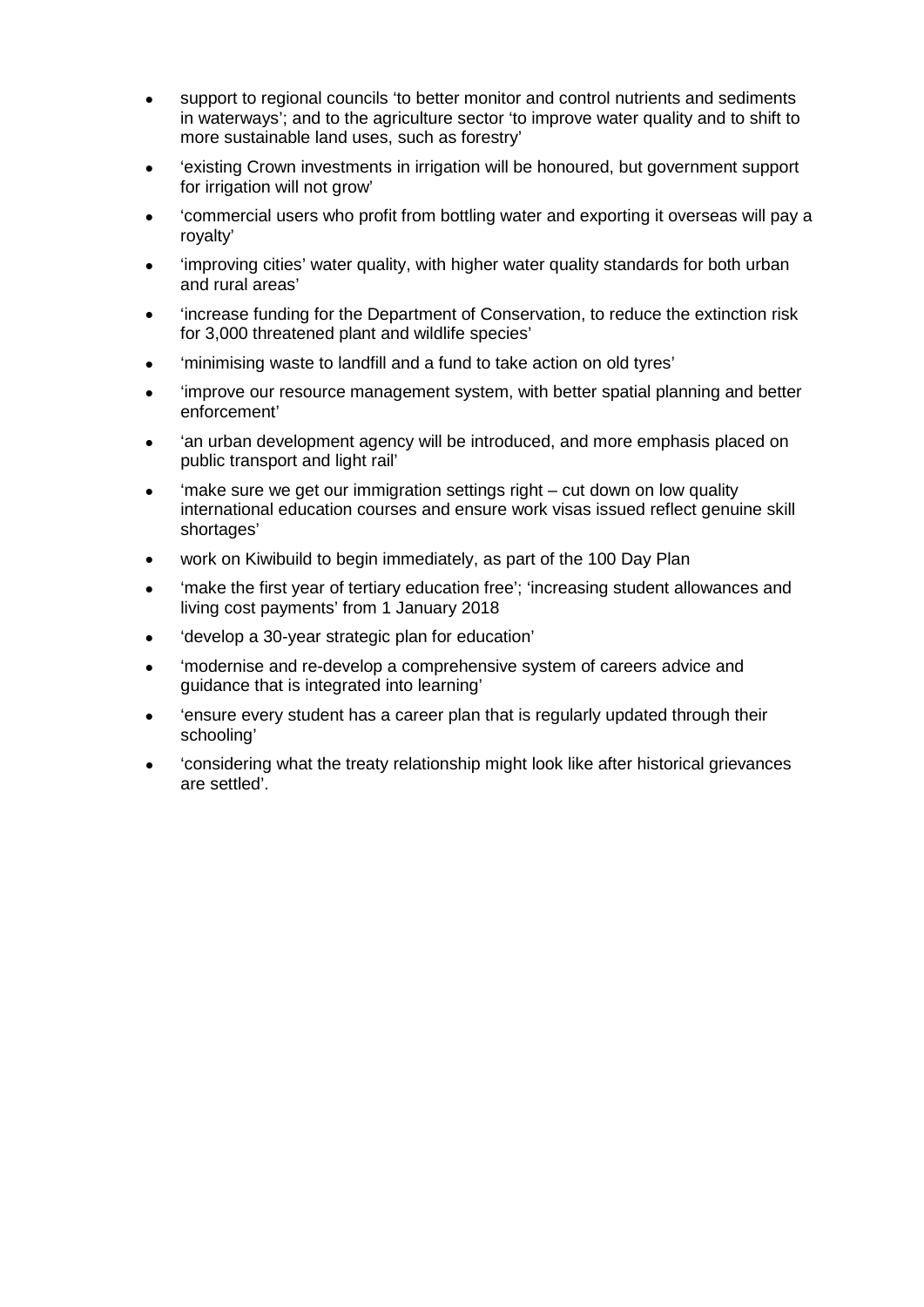### **Appendix 2 - Ministerial appointments relevant to the Canterbury Mayoral Forum**

11 The following table identifies Ministers with portfolios of particular relevance to Canterbury and the Mayoral Forum's leadership of regional social and economic development.

| <b>Theme</b>                | <b>Ministers</b>        | <b>Rank</b>    | <b>Portfolio/s</b>                       |
|-----------------------------|-------------------------|----------------|------------------------------------------|
| Regional                    | Hon Dr Megan Woods      | 6              | <b>Greater Christchurch Regeneration</b> |
| development                 | Hon Carmel Sepuloni     | 9              | <b>Social Development</b>                |
|                             | <b>Hon David Parker</b> | 11             | <b>Economic Development</b>              |
|                             |                         |                | <b>Trade and Export Growth</b>           |
|                             | Hon Nanaia Mahuta       | 12             | <b>Local Government</b>                  |
|                             | Hon Shane Jones         | $--$           | Infrastructure                           |
|                             |                         |                | <b>Regional Economic Development</b>     |
| <b>Transport</b>            | Hon Phil Twyford        | 5              | Transport                                |
|                             | Hon David Parker        | 11             | <b>Economic Development</b>              |
|                             |                         |                | Trade and Export Growth                  |
|                             | Hon Shane Jones         | --             | Infrastructure                           |
|                             |                         |                | Regional Economic Development            |
| <b>Digital connectivity</b> | Hon Kelvin Davis        | 3              | Tourism                                  |
|                             | <b>Hon David Parker</b> | 11             | <b>Economic Development</b>              |
|                             |                         |                | <b>Trade and Export Growth</b>           |
|                             | Hon Damien O'Connor     | 16             | Agriculture                              |
|                             |                         |                | <b>Rural Communities</b>                 |
|                             | <b>Hon Clare Curran</b> | 17             | Broadcasting, Communications and         |
|                             |                         |                | <b>Digital Media</b>                     |
|                             |                         |                | <b>Government Digital Services</b>       |
|                             | <b>Hon Shane Jones</b>  | --             | Infrastructure                           |
|                             |                         |                | Regional Economic Development            |
| <b>Freshwater</b>           | <b>Hon David Parker</b> | 11             | <b>Economic Development</b>              |
| management                  |                         |                | Environment                              |
|                             |                         |                | Trade and Export Growth                  |
|                             | Hon Damien O'Connor     | 16             | Agriculture                              |
|                             |                         |                | <b>Rural Communities</b>                 |
|                             | Hon Shane Jones         | --             | Infrastructure                           |
|                             |                         |                | Regional Economic Development            |
|                             | Hon James Shaw          | --             | <b>Climate Change</b>                    |
| Value-added                 | Hon Dr Megan Woods      | 6              | Research, Science and Innovation         |
| production                  | <b>Hon David Parker</b> | 11             | <b>Economic Development</b>              |
|                             |                         |                | <b>Trade and Export Growth</b>           |
|                             | Hon Damien O'Connor     | 16             | Agriculture<br><b>Rural Communities</b>  |
|                             | <b>Hon Shane Jones</b>  | $-$            | Infrastructure                           |
|                             |                         |                | <b>Regional Economic Development</b>     |
| <b>Education and</b>        | Hon Dr Megan Woods      | 6              | Research, Science and Innovation         |
| training                    | Hon Chris Hipkins       | $\overline{7}$ | Education                                |
|                             | Hon Carmel Sepuloni     | 9              | Social Development                       |
|                             | Hon Shane Jones         | --             | Regional Economic Development            |
|                             | Hon Peeni Henare        | --             | Youth                                    |
|                             | Hon Willie Jackson      | --             | Employment                               |
| <b>Newcomer and</b>         | <b>Hon David Parker</b> | 11             | <b>Economic Development</b>              |
| migrant settlement          |                         |                | <b>Trade and Export Growth</b>           |
|                             | Hon Iain Lees-Galloway  | 14             | Immigration                              |
|                             | Hon Jenny Salesa        | 15             | <b>Ethnic Communities</b>                |
|                             | Hon Damien O'Connor     | 16             | Agriculture                              |
|                             |                         |                | <b>Rural Communities</b>                 |
|                             | Hon Shane Jones         | --             | Regional Economic Development            |
|                             | Hon Willie Jackson      |                | Employment                               |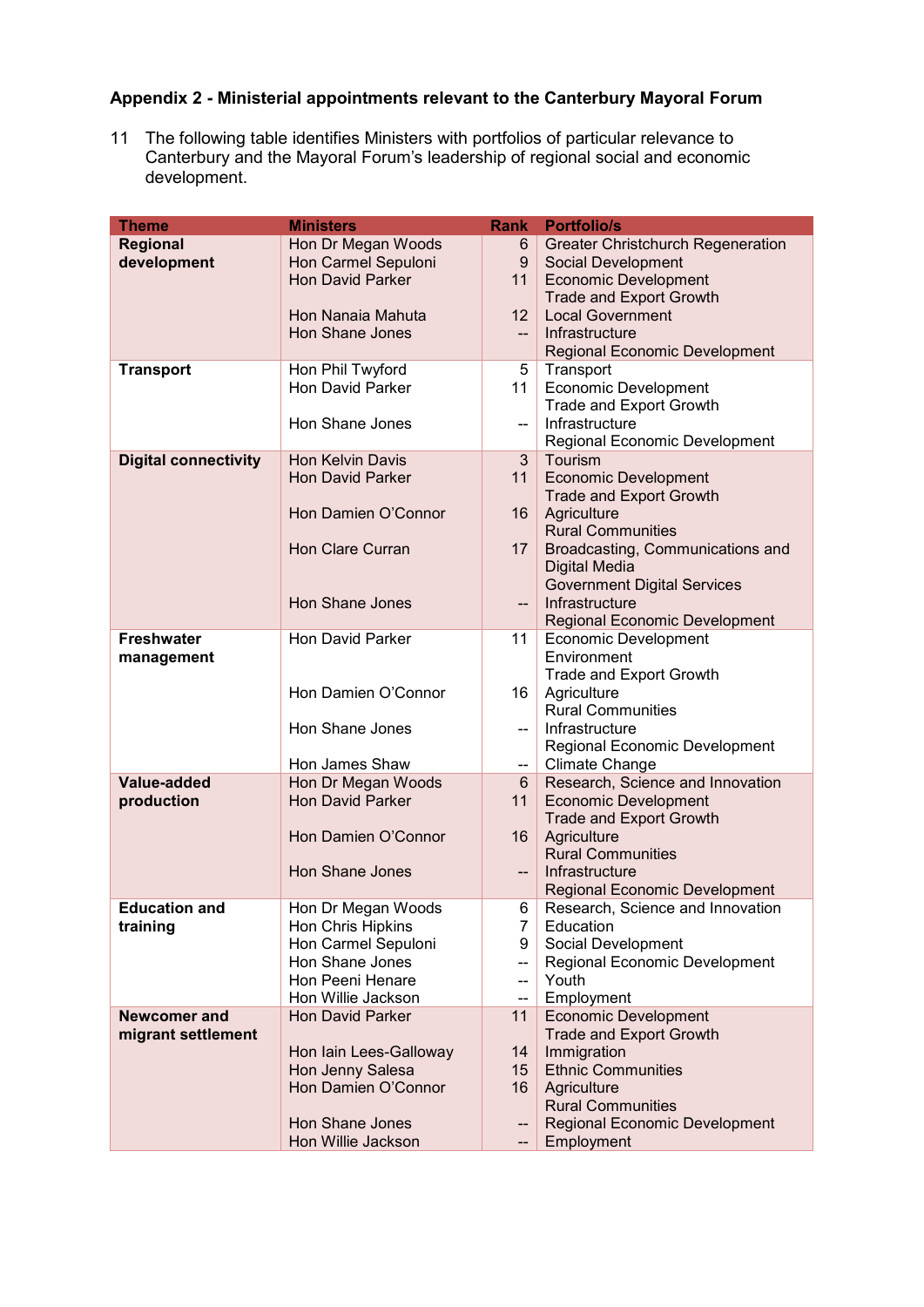| <b>Theme</b>            | <b>Ministers</b>    | <b>Rank</b>     | <b>Portfolio/s</b>            |
|-------------------------|---------------------|-----------------|-------------------------------|
| <b>Visitor strategy</b> | Hon Kelvin Davis    | 3               | Tourism                       |
|                         | Hon Grant Robertson | 4               | Finance                       |
|                         | Hon Phil Twyford    | 5               | Transport                     |
|                         | Hon David Parker    | 11              | <b>Economic Development</b>   |
|                         | Hon Nanaia Mahuta   | 12              | <b>Local Government</b>       |
|                         | Hon Shane Jones     |                 | Infrastructure                |
|                         |                     |                 | Regional Economic Development |
| <b>Other</b>            | Hon Phil Twyford    | 5               | Housing and Urban Development |
|                         | Hon Dr David Clark  | 10              | Health                        |
|                         | Hon Nanaia Mahuta   | 12 <sup>°</sup> | Māori Development             |
|                         | Hon Kris Faafoi     | $\overline{a}$  | <b>Civil Defence</b>          |
|                         | Hon Eugenie Sage    | $--$            | Conservation                  |
|                         |                     |                 | Land Information              |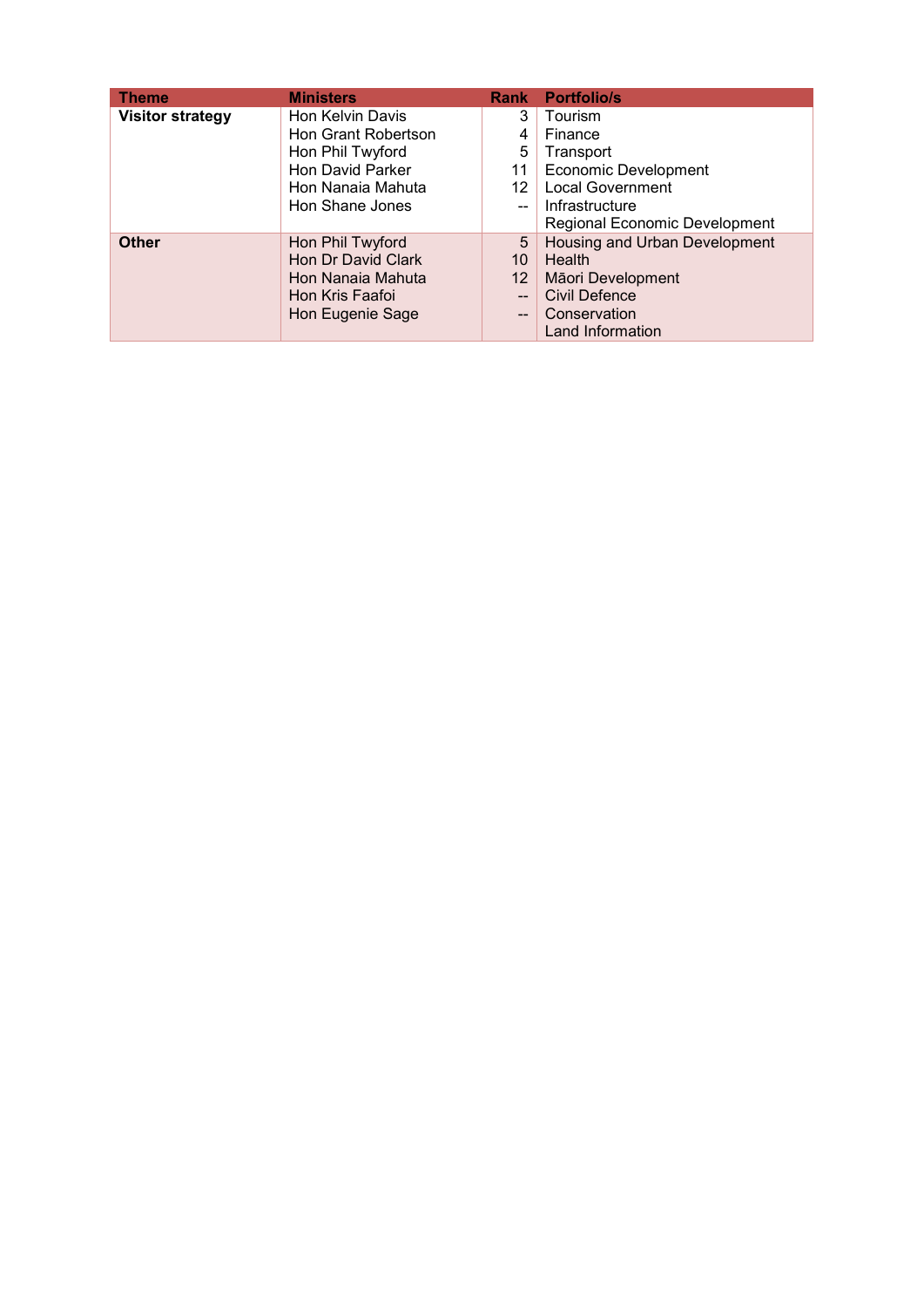# Canterbury Policy Forum Theorem Item 6

**Date:** 2 February 2018 **Presented by:** Chris Keeling (ECan)

### **Progressing discussion on the biodiversity challenge**

#### **Purpose**

- 1. The purpose of this paper is to:
	- provide background on the emerging significance of biodiversity at a national, regional and local level;
	- highlight the important role of Territorial Authorities in meeting the biodiversity challenge; and
	- update the Policy Forum on Environment Canterbury's biodiversity content in the current Long Term Plan.

#### **Recommendations**

- 2. That the Canterbury Policy Forum:
	- Note the content of this report.
	- Agree to continue to pursue opportunities to work collaboratively to address the challenges of biodiversity in Canterbury.

#### **Background**

#### *An emerging priority*

- 3. Our indigenous biodiversity is a significant part of our nation and our national identity.
- 4. New Zealand is a biodiversity hotspot and there are many unique species here that occur nowhere else on Earth. New Zealand has been recognised as a world leader in manging pests and saving species. However, it is also recognised that we have not succeeded in halting the decline in biodiversity almost 20 years after the New Zealand Biodiversity Strategy (NZBS) identified this goal in response to what was described as our most pervasive environmental issue.
- 5. The current rise in interest and investment in the environment from across society have led to increased support and commitment to biodiversity. Local government will play significant roles in this work.

#### **National Context**

#### *Central government policy development*

6. Initiatives include the formation of the Biodiversity Collaborative Group – a stakeholder led group funded by the government to draft a National Policy Statement on Indigenous Biodiversity (NPS) and report to the Government on complementary and supporting measures to maintain biodiversity. The NPS is due by July 2018. Core members are from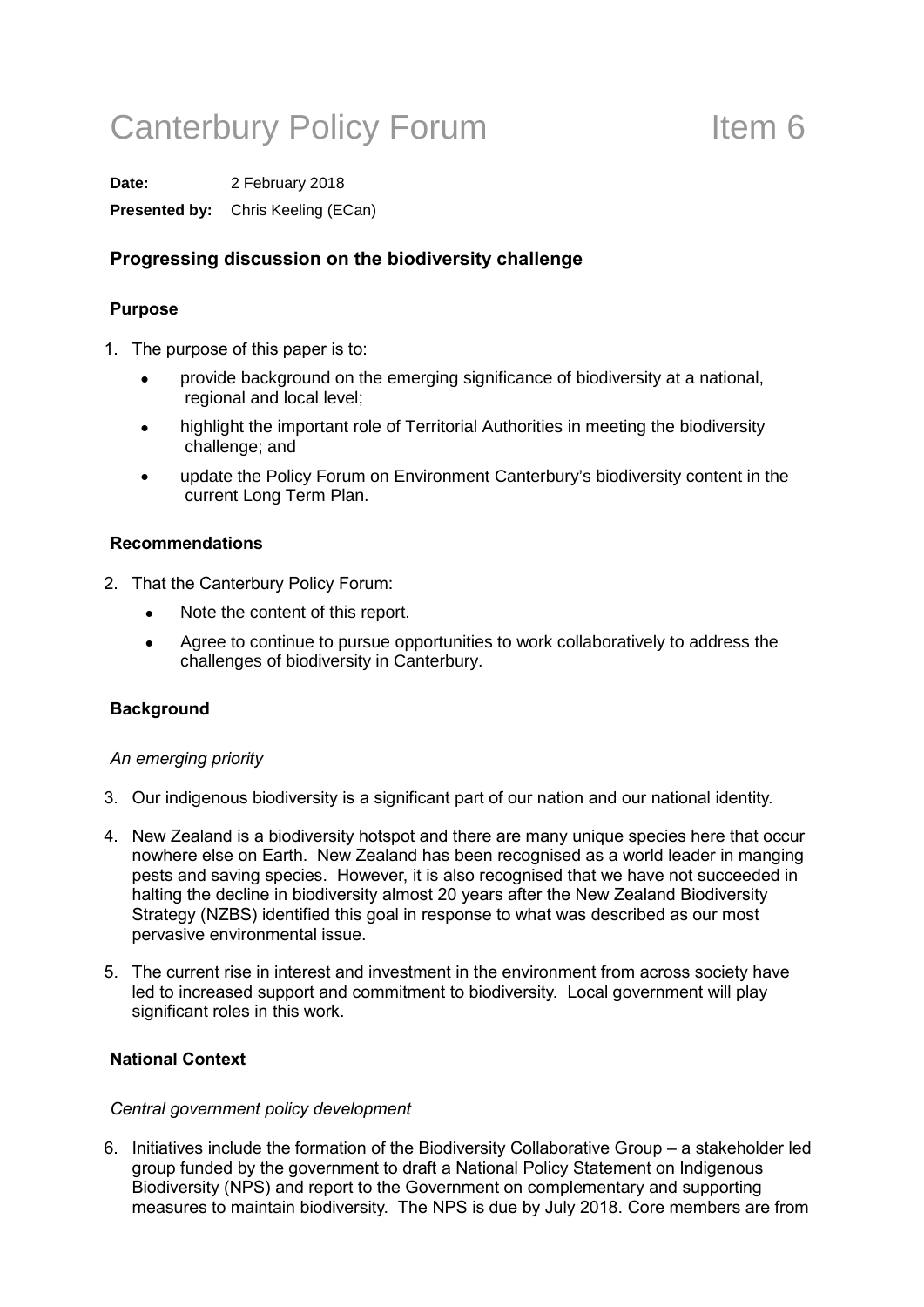the Royal Forest and Bird Protection Society, Federated Farmers, New Zealand Forest Owners Association, Environmental Defence Society, Iwi Chairs Forum and the extractive/infrastructure industries.

- 7. The Biodiversity Collaborative Group is meeting with stakeholders around the country to inform their drafting. The recent Regional Council thinkpiece (Addressing New Zealand's Biodiversity Challenge) will also provide guidance and clear direction to the group.
- 8. A NPS on Biodiversity has been on the government agenda intermittently for 20 years. A proposed NPS was released for consultation in 2011. The NPS was intended to provide clearer direction to local authorities on their responsibilities for managing indigenous biodiversity. It outlined policies and decision-making frameworks for identifying and managing indigenous biodiversity found outside the public conservation estate.

#### *Collaborative initiatives*

- 9. Increased support for biodiversity initiatives is emerging in NGO, corporate and philanthropic realms. One of the most publicly visible is Predator Free 2050, an organisation committed to ridding New Zealand of possums, rats and stoats by 2050.
- 10. It is a collaboration between the Department of Conservation, [Predator Free 2050 Ltd](http://pf2050.co.nz/) (the independent Crown owned company set up by the government to invest in large landscape scale projects and breakthrough research), Predator Free NZ Trust, and other significant contributors, including [National Science Challenge Biological Heritage,](http://www.biologicalheritage.nz/) local government, [Ministry for Primary Industries,](https://www.mpi.govt.nz/) [OSPRI,](https://www.ospri.co.nz/) [NEXT Foundation](http://www.nextfoundation.org.nz/) and many NGOs.
- 11. The Predator Free initiative is providing significant leadership. The benefits of collaborating to pool resources and prioritise their use nationally, on often large-scale predator control projects, is expected to make significant progress towards the objectives. In February 2018, Predator Free Limited will announce its first 1-3 project investments.

#### *Philanthropic initiative*

12. The NEXT Foundation is an example of the emerging philanthropic initiatives. NEXT Foundation's vision is to create a legacy of environmental and educational excellence for New Zealanders. The conservation focus recognises the threats to manage or overcome such as habitat loss, introduced predators, urbanisation and water use. The foundation administers an up to 10-year, \$100 million programme of strategic philanthropy. Currently supported projects include the Cacophony Project, utilising artificial intelligence in predator control and Project Janszoon, restoring the Abel Tasman. These projects build on the theme of technique and technology innovation.

#### *Recent Ministerial comments*

- 13. Minister Sage identified a biosecurity crisis and signalled increases to the Department of Conservation's budget. The Minister indicated a focus on the Mackenzie Basin, highlighting land use and tenure changes as a result of tenure review and delays in establishing the 200,000ha Mackenzie Drylands Park. Minister Sage also indicated DOC would become more active in an advocacy role, providing its expertise on biodiversity to councils by submitting on consent applications for activities such as large water takes and mining.
- 14. Annual spending to date on predator control is about \$70m. The Government's additional \$7m a year, plus the expected \$10m leveraged off that from others investing in control and eradication, will bring the annual spend to around \$87m and about \$3 billion over the next 34 years.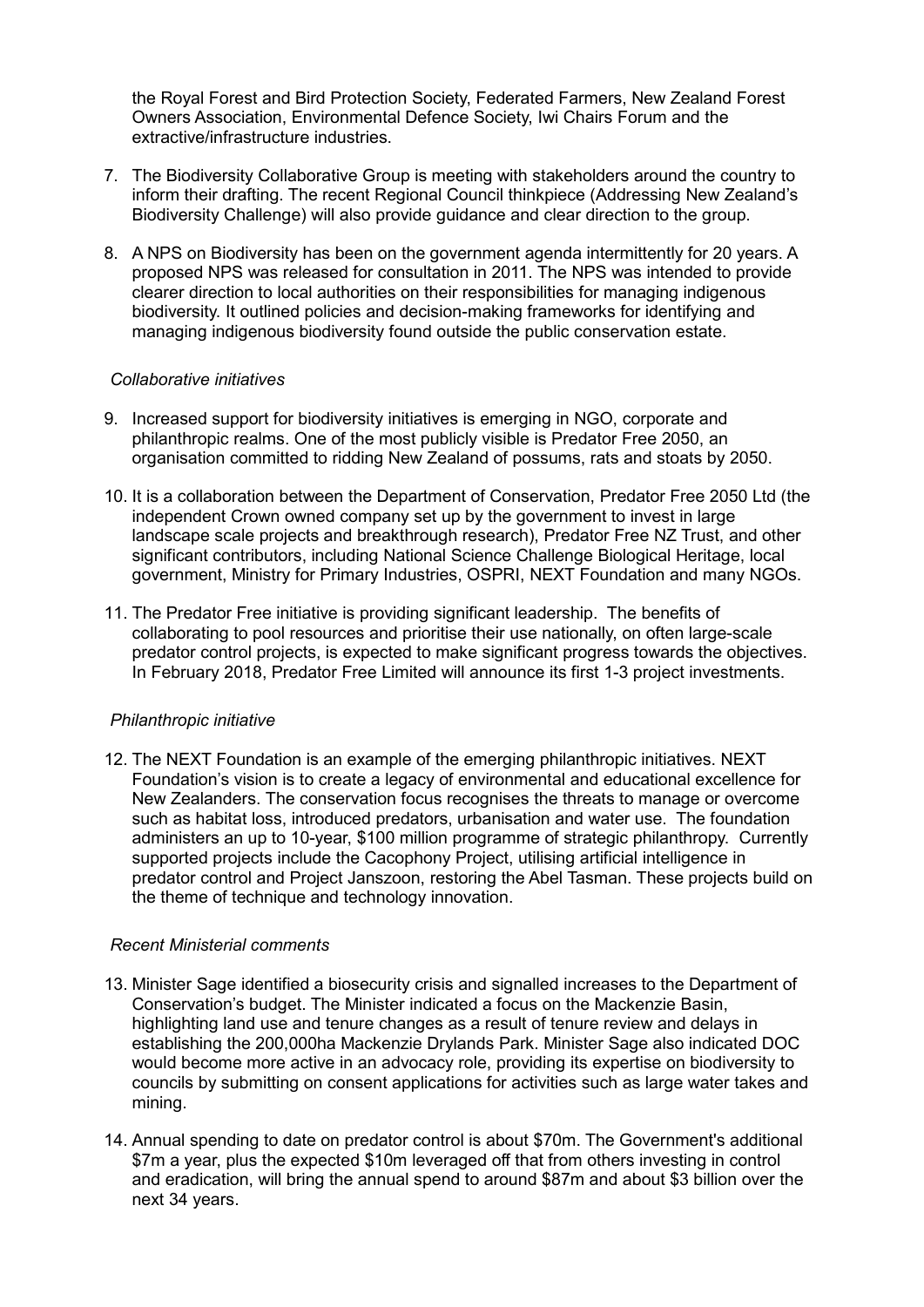15. Working together to ensure this is well spent is a priority. Many of these issues were considered in the 'Addressing New Zealand's Biodiversity Challenge' think piece presented to the Forum in 2017.

#### **What this means for Canterbury**

- 16. The national picture reflects much of our challenge in Canterbury. We generally have limited information on the regional state of biodiversity, but indicator ecosystems such as wetlands, drylands and braided rivers confirm the ongoing decline.
- 17. It is clear that the solution to the biodiversity challenge is multi-faceted. It will require longterm thinking, better information and a social process to change understanding and stimulate joined up on-the-ground actions. Technical or regulatory tools are not sufficient on their own.
- 18. One of the key shifts that is needed to address the challenge is the way that we work together. Despite biodiversity maintenance being an a-spatial concept, the current system means that management is defined by tenure – whether it is undertaken on public conservation or private land. This results in numerous inefficiencies and potentially perverse outcomes. Consequently, we need a focus on collaboration in the formulation and delivery of sub-national biodiversity management.
- 19. In Canterbury, while there are a number of instances where work is carried out collaboratively with other parties (for example work in the braided rivers with DOC and Land Information New Zealand (LINZ)), this is largely ad-hoc and project based with limited long term strategic planning between organisations. Work has been under way for the past 12 months between staff from agencies (Environment Canterbury, DOC, LINZ, Territorial Authorities and Te Rūnanga o Ngāi Tahu) to build better strategic links and we have reached the point where governance buy-in will be critical to implementation. This could be something that is encapsulated in an update and re-adoption of the Canterbury Biodiversity Strategy.

#### *Territorial Authority Implications*

20. Through the Regional Policy Statement, Territorial Authorities in Canterbury have the responsibility to maintain terrestrial biodiversity on private land. This places Territorial Authorities as key players in the biodiversity space, alongside the Department of Conservation and Regional Councils.

#### *What Environment Canterbury is doing*

- 21. Environment Canterbury Councillors have requested a step change in biodiversity. To this end, Environment Canterbury has made biodiversity (and biosecurity) an organisational priority, alongside freshwater management.
- 22. The thinking behind the draft Long Term Plan (2018-28) reflects this and Environment Canterbury is proposing to:
	- better monitor and measure biodiversity state and the effectiveness of our interventions
	- undertake prioritisation of habitats/ecosystems for action
	- work in partnership with others
	- better support Territorial Authorities to maintain terrestrial biodiversity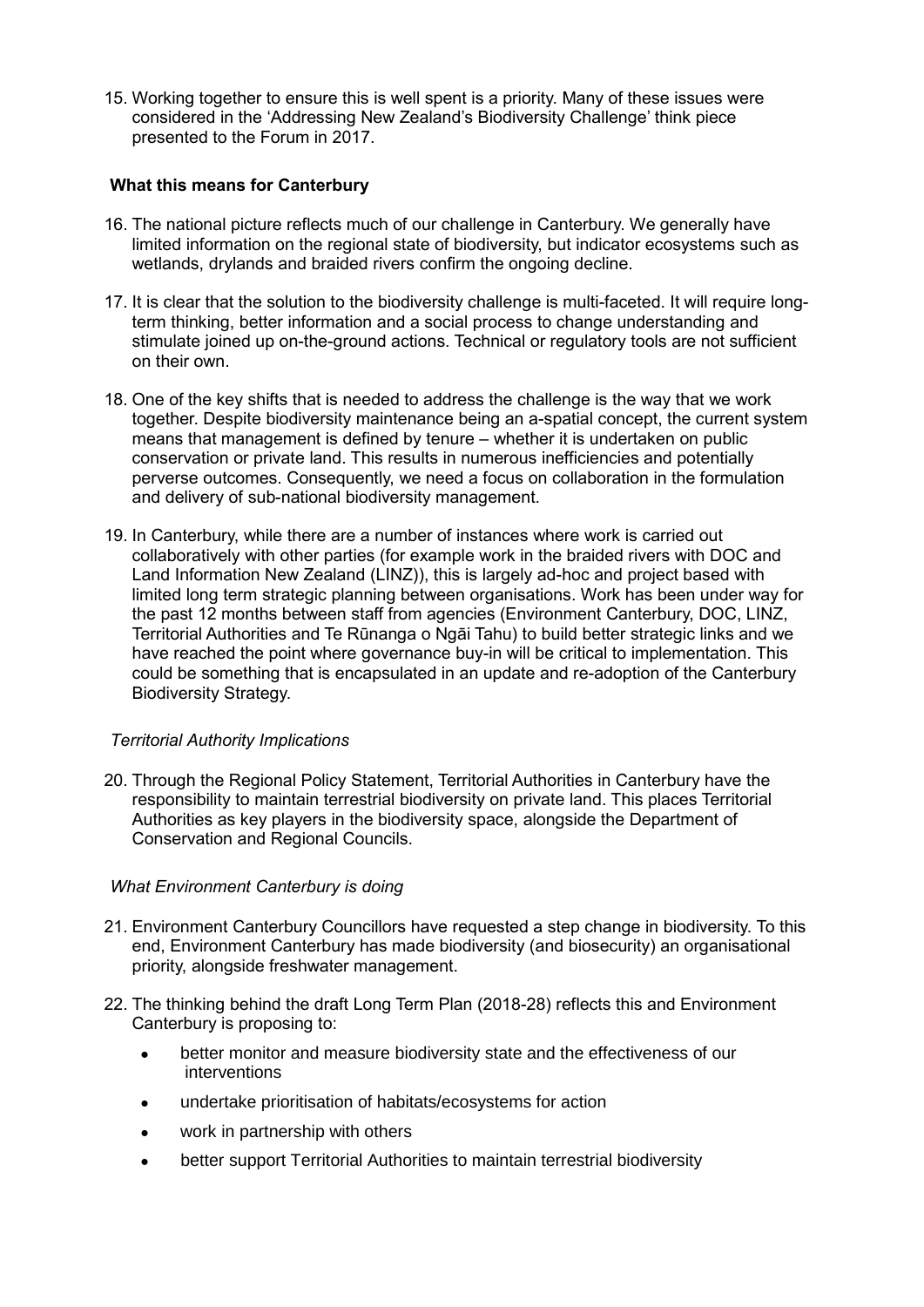23. As a regional council we have many tools to apply to the challenge, both in a regulatory and non-regulatory sense. We have a particularly strong engagement with the community and Territorial Authorities through the CWMS process. We also work well together on district plan reviews. We are seeking support to continue to look for opportunities to work collaboratively to address the challenges of biodiversity in Canterbury.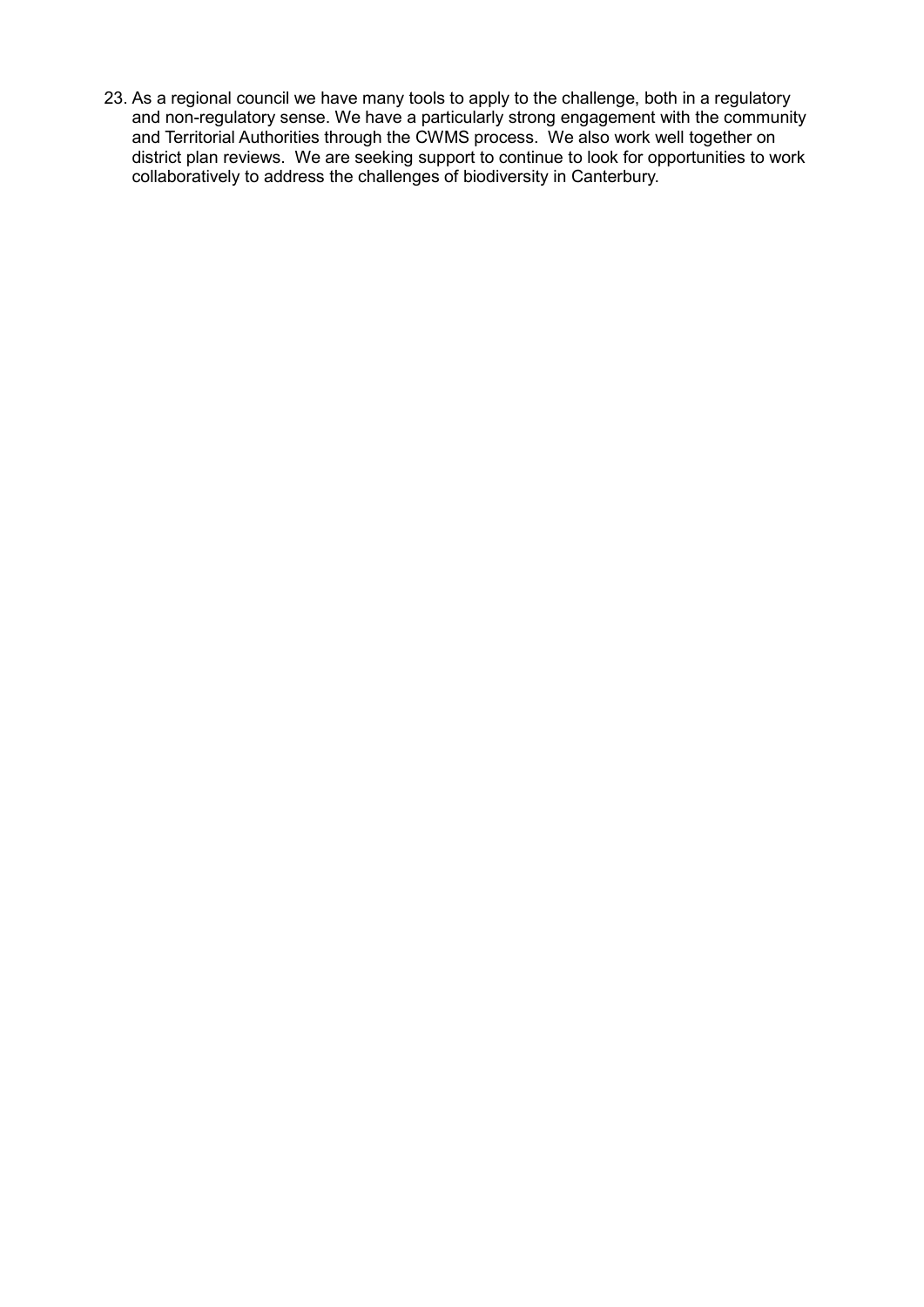# Canterbury Policy Forum Theorem 11

**Date:** 2 February 2018

**Presented by:** David Bromell

## **Update on CREDS funding and implementation**

### **Purpose**

This paper updates the Policy Forum on 'accelerator projects' to implement the Canterbury Regional Economic Development Strategy (CREDS).

#### **Recommendations**

That the Canterbury Policy Forum:

1 **brainstorm opportunities and priorities** for progressing economic and social development in Canterbury during 2018.

### **Background**

- 1 Early in 2017, the Mayoral Forum developed proposals for 14 'accelerator projects' for funding by central government. Following consultation with central government agencies, Ministers and Cabinet, the Government announced funding for 11 projects to a total of \$2.185m when the Forum launched the CREDS 2017–19 on 23 June 2017.
- 2 The Ministry of Business, Innovation and Employment (MBIE) then required us to develop economic business cases before entering into funding agreements with Environment Canterbury as fund holder for the Mayoral Forum. MBIE did not complete the process of obtaining final ministerial sign-off before the general election in September 2017. Shortly before Christmas, however, Ministers did sign off on the final four projects and associated funding of \$1.705m.

#### **Implementation and project management**

- 3 From 8 January 2018, Warren Gilbertson joined the Regional Forums Secretariat as CREDS Project Manager. Warren was previously Chief Operating Officer for Development West Coast. Warren will manage implementation, monitoring and reporting to the Mayoral Forum and to MBIE.
- 4 Appendix A summarises the projects and their current status.

#### **Additional opportunities**

- 5 The secretariat is working with lead Mayors and CREDS partners to identify additional opportunities to boost the economic and social development of our region, and secure resources to progress new initiatives.
- 6 We invite suggestions from the Policy Forum on additional opportunities for local government to lead, facilitate and/or advocate for economic and social development in Canterbury.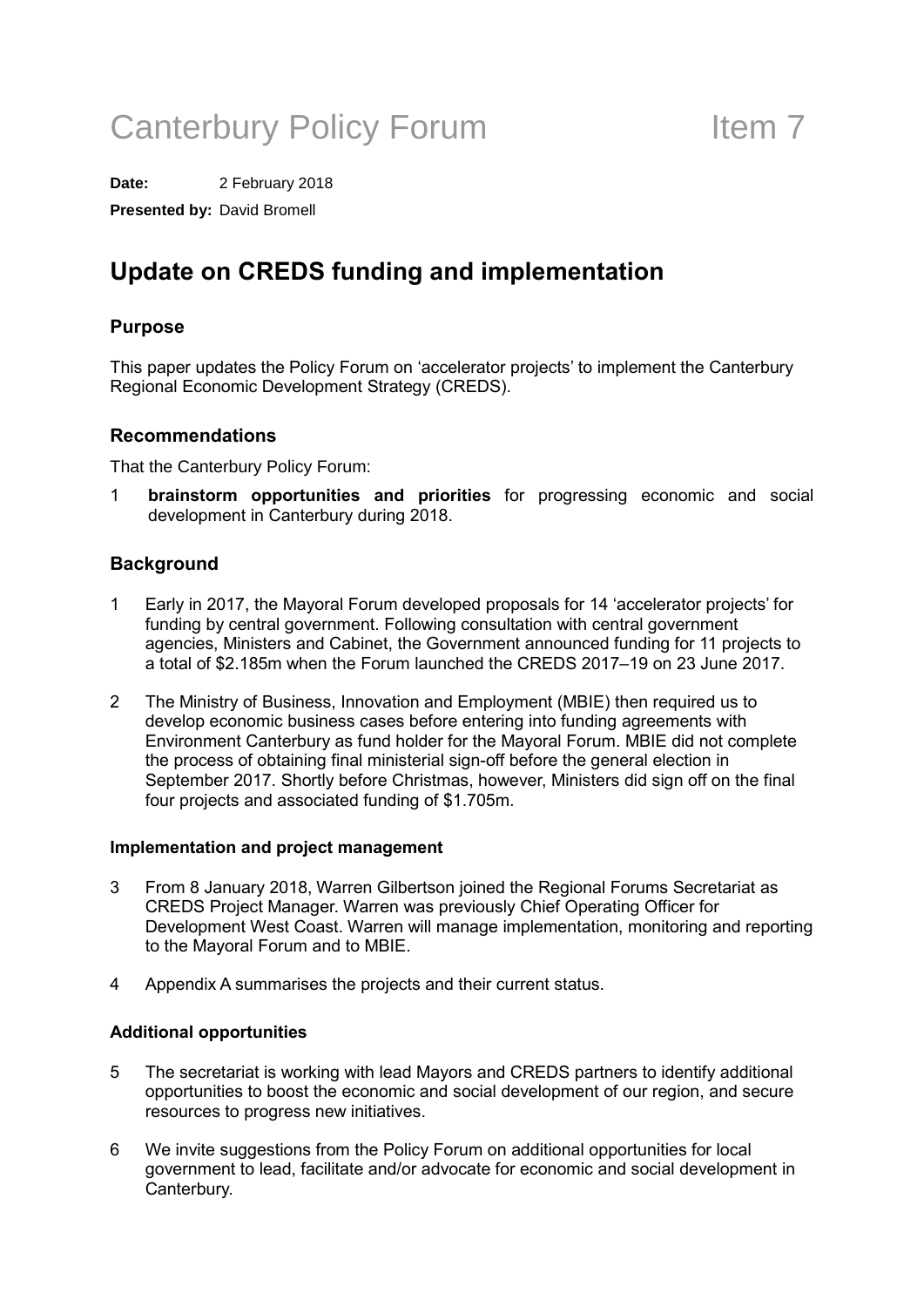### **Appendix A: CREDS accelerator projects**

|    | <b>Project</b>                                                                                                                                                                                                               | <b>Funding received</b>                                    | <b>Supplier</b>                                  | <b>Current status</b>                                                                                                                                                                                                                                                             |
|----|------------------------------------------------------------------------------------------------------------------------------------------------------------------------------------------------------------------------------|------------------------------------------------------------|--------------------------------------------------|-----------------------------------------------------------------------------------------------------------------------------------------------------------------------------------------------------------------------------------------------------------------------------------|
| 1. | <b>Regional transport</b><br>Strategic policy analysis and advice to accelerate<br>progress on work programme priorities and co-ordinate a<br>stocktake of the resilience of the roading network in<br>Canterbury            | \$100,000 (2017-18)                                        | Environment<br>Canterbury                        | Darren Fidler appointed Sep 2017<br>Monitoring indicators agreed with RTC<br>Freight modal shift phase 1 (scale of<br>opportunity) complete<br>Resilience stocktake scoping underway<br>Engagement with South Island RTCs in<br>progress re. tourism<br>See further agenda item 8 |
| 2. | <b>Digital connectivity</b><br>a. Mapping remaining coverage gaps in rural<br>Canterbury<br>Analysing gaps for economic and social significance<br>b.<br>Supporting lead Mayor with advocacy and facilitation<br>C.          | \$80,000 (2017-18)                                         | On contract to Timaru<br><b>District Council</b> | Draft funding agreement under negotiation                                                                                                                                                                                                                                         |
| 3. | <b>Digital connectivity</b><br>Encouraging rural broadband uptake and use                                                                                                                                                    | \$65,000 (2017-18)                                         | On contract to Timaru<br><b>District Council</b> | Draft funding agreement under negotiation                                                                                                                                                                                                                                         |
|    | 4. Youth transitions<br>Expand pilot programmes developed by Aoraki<br>Development to support youth transitions to further<br>education, training and employment in South Canterbury<br>and Ashburton                        | $$130,000 + up to$<br>\$100,000 for web /<br>app (2017-18) | Aoraki Development                               | Contract with MSD agreed Dec 2017<br>Roll out to Ashburton planned from May 2018<br>Web requirements are being scoped                                                                                                                                                             |
|    | 5. Job Ready<br>Expand programme to match and mentor international<br>students trained in New Zealand to employment in<br>export-facing businesses - all of region, focusing on<br>South Canterbury and graduates at NQF L7+ | \$40,000 (2017-18                                          | ChristchurchNZ                                   | Contract under negotiation                                                                                                                                                                                                                                                        |
| 6. | Value-added production (demand side)<br>Investigate new value-add market opportunities that<br>a.<br>the region is well placed to take advantage of, to<br>improve productivity and create higher living                     | \$1,000,000<br>$(2017/18 - 2021/22)$                       | ChristchurchNZ                                   | Draft funding agreement under negotiation                                                                                                                                                                                                                                         |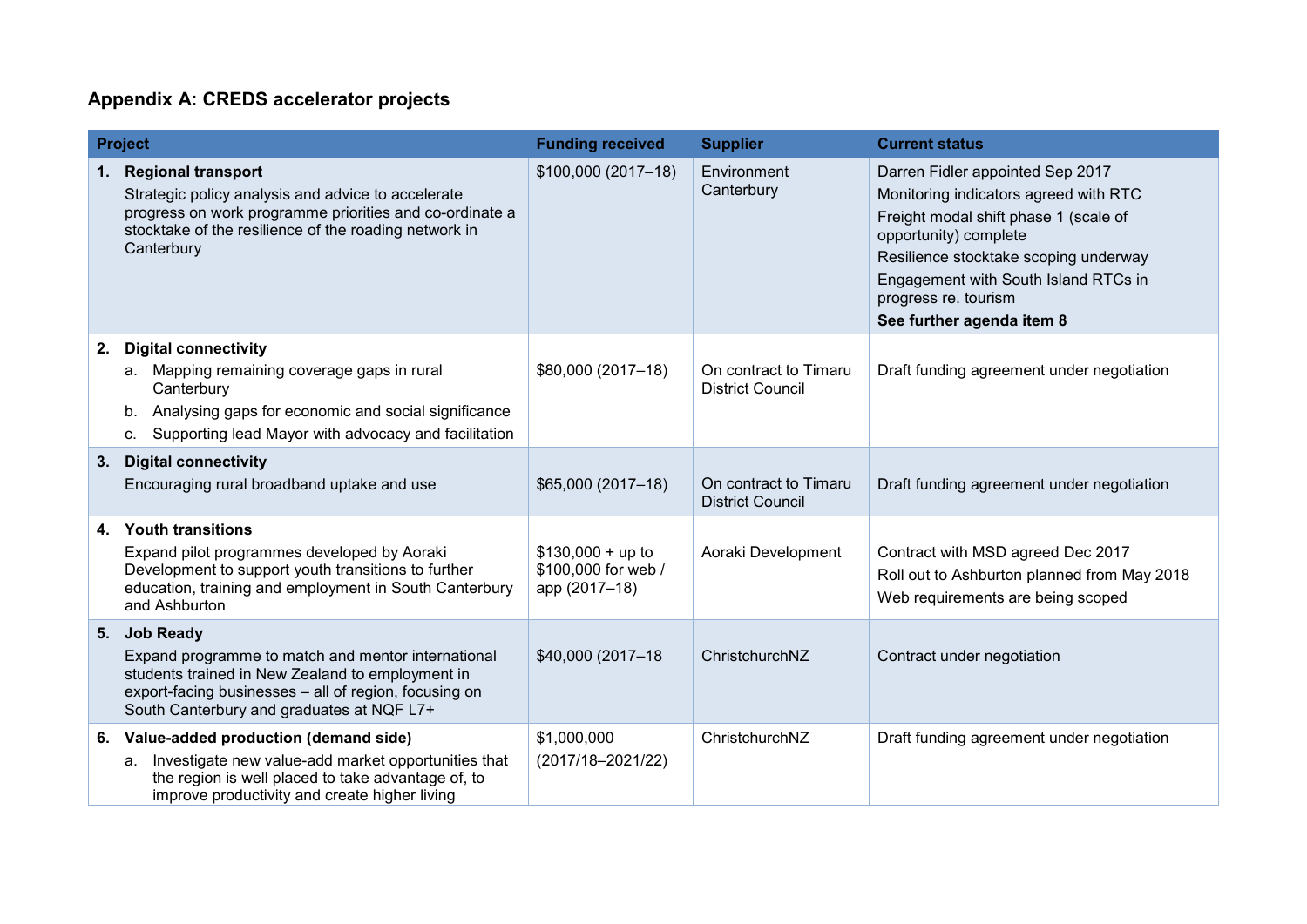| <b>Project</b> |                                                                                                                                                                                                                                                                                                         | <b>Funding received</b>       | <b>Supplier</b>                                  | <b>Current status</b>                                   |
|----------------|---------------------------------------------------------------------------------------------------------------------------------------------------------------------------------------------------------------------------------------------------------------------------------------------------------|-------------------------------|--------------------------------------------------|---------------------------------------------------------|
|                | standards; e.g. niche markets, particularly in China /<br>South East Asia<br>b. consult and engage with South Island economic<br>development agencies on creating a virtual economic<br>policy unit/function, to support economic<br>development strategy and implementation across the<br>South Island |                               |                                                  |                                                         |
|                | 7. Value-added production (supply side)<br>Work across the Canterbury Tertiary Alliance and with<br>the Lincoln Hub, CRIs and Callaghan Innovation to<br>connect industry needs to research and accelerate<br>knowledge translation to high-value production and<br>manufacturing for export            | \$450,000<br>(2017/18-2020/21 | University of<br>Canterbury                      | Draft funding agreement under negotiation               |
|                | 8. Visitor strategy<br>Work with KiwiRail on a business case for reintroducing<br>passenger rail services south of Christchurch and to<br>support the regional visitor strategy                                                                                                                         | \$50,000 (2017-18)            | On contract to Timaru<br><b>District Council</b> | Project scoping underway with KiwiRail                  |
|                | 9. Contract management<br>provide contract management across all work<br>programmes and support lead Mayors with CREDS<br>implementation                                                                                                                                                                | \$150,000 (2017-19)           | Environment<br>Canterbury                        | Project Manager appointed and started 8<br>January 2018 |
|                | 10. Indicators monitoring reporting<br>Further develop outcomes indicators and prepare a<br>publication design that can be easily maintained                                                                                                                                                            | \$10,000 (2017-18)            | ChristchurchNZ and<br>Environment<br>Canterbury  | Complete                                                |
|                | 11. Canterbury brand story<br>Further develop the Canterbury story to provide a toolkit<br>of marketing assets that businesses, councils,<br>educational organisations and other stakeholders can<br>use to attract business, capital, skilled workers, students<br>and visitors to Canterbury          | \$110,000 (2017-18)           | ChristchurchNZ                                   | Draft funding agreement under negotiation               |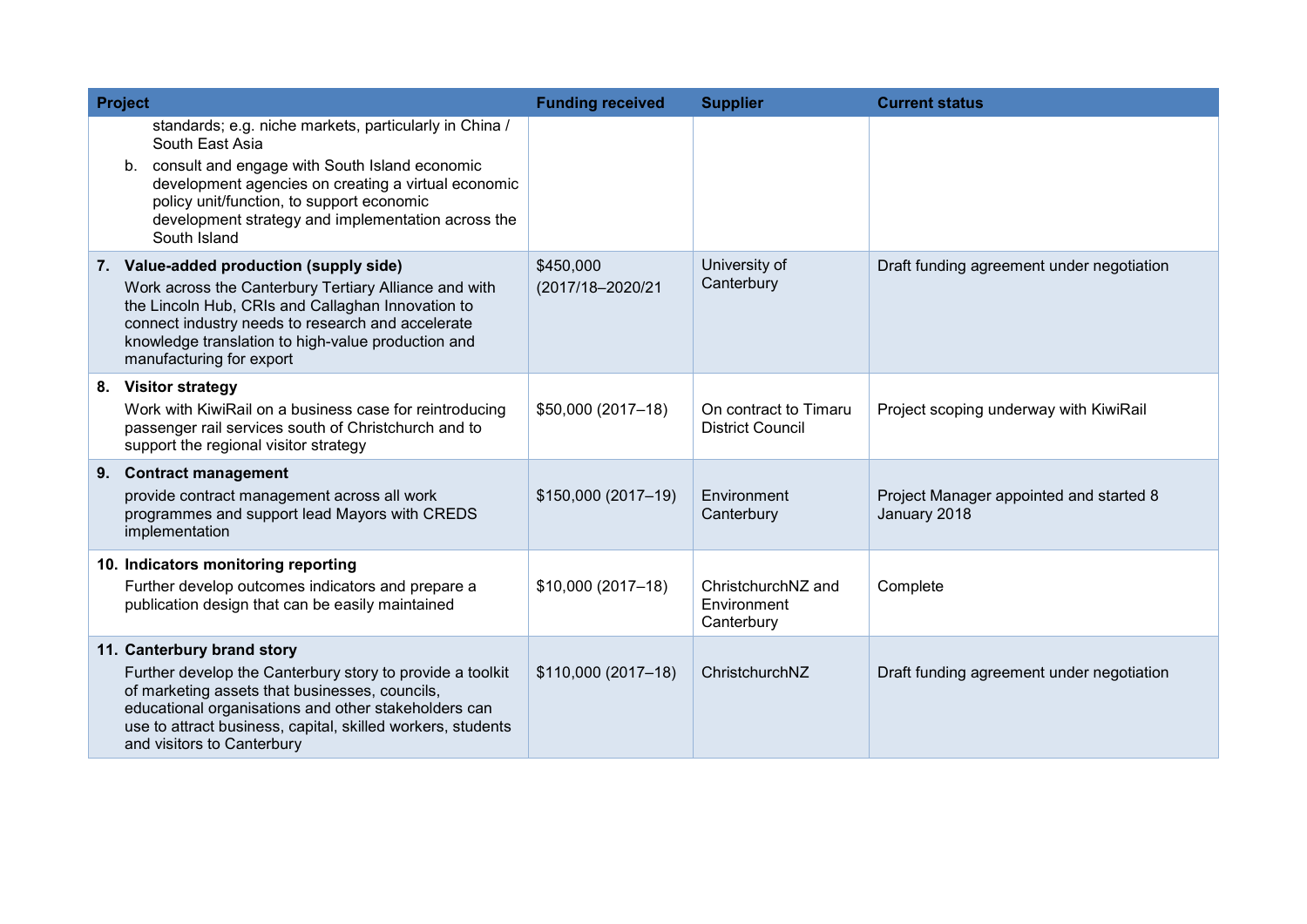# Canterbury Policy Forum Theorem 11 Item 8

**Date:** 2 February 2018 **Presented by:** Sam Elder and Darren Fidler

## **CREDS Regional Transport update**

#### **Purpose**

- 1 This paper provides an update on the following projects in the Transport workstream of the Canterbury Regional Economic Development Strategy (CREDS):
	- the opportunity to shift freight from road to rail or coastal shipping
	- transport resilience stocktake
	- visitor transport
	- road safety.

#### **Recommendations**

That the Canterbury Policy Forum:

- 1 **provide feedback** on the scope of each of the projects is there any additional information you want from these projects that could assist Councils and the Policy Forum with policy and planning?
- 2 **note** that the regional transport team at Environment Canterbury is engaging with transport officers within each council on this work (Canterbury Regional Transport Officers Group)
- 3 **provide recommendations** for any other appropriate contacts to engage within your organisation on complementary or related work that Councils are undertaking.

#### **The opportunity to shift freight from road to rail or coastal shipping**

- 2 The majority of freight in Canterbury and the South Island is moved by road and this is forecast to continue. Freight (in terms of tonne-KM<sup>[1](#page-17-0)</sup>) is predicted to increase by nearly 50% between 2012 and 2042. If this freight growth is accommodated on the road, there will be significant fiscal, environmental and safety issues.
- 3 We are investigating the scale of the opportunity to shift freight from roads to rail or coastal shipping, the benefits of and barriers to doing so, and the levers for incentivising mode shift.
- 4 Initial work shows that in 2012 there were over 3 billion tonne-KM of freight transported by road **to** or **from** Canterbury. This equates to approximately 2,000 trucks per day to or from Canterbury. Both coastal shipping and rail are suited to moving this type of longhaul freight. There were also nearly 200 million tonne-KM of freight travelling by road

<span id="page-17-0"></span><sup>1</sup> One tonne-KM is one tonne of freight travelling one kilometre. This is a more useful measure than tonnes only with respect to freight cost, environmental impact, crash risk, etc.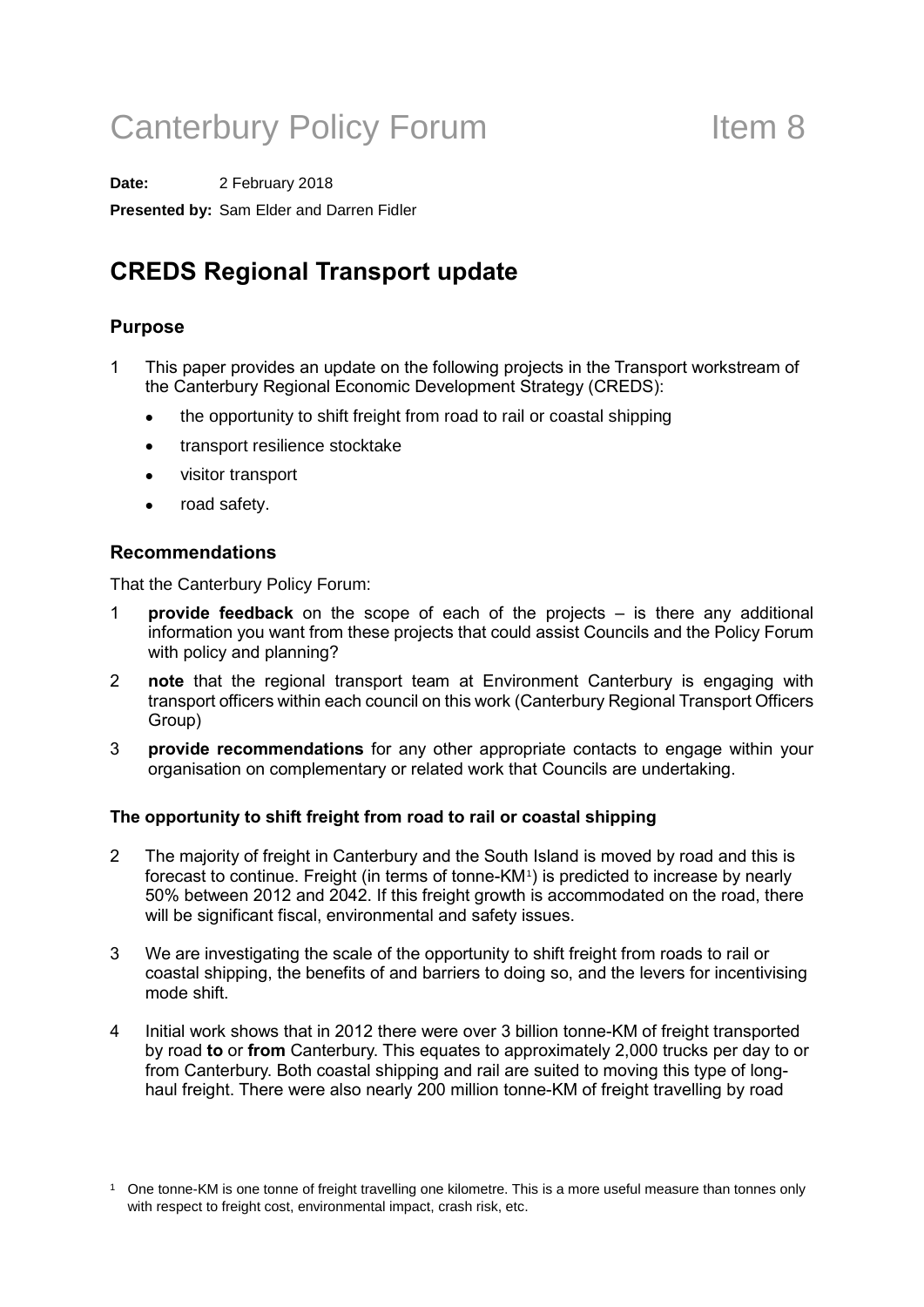**through** Canterbury with origins and destinations outside of Canterbury that may also be suited to coastal shipping or rail.

- 5 A major consideration for a balanced treatment of the freight network is the differing ways in which the road and rail networks are funded.
	- The road network is funded taking into consideration economic impacts on wider society, such as congestion relief, improved travel times and safety.
	- The rail network is funded taking into consideration financial impacts only, effectively with a fixed subsidy. This difference means that wider benefits of rail investment do not influence the level of this investment.
- 6 We are currently developing an RFP for Phase Two of this work to undertake a more detailed investigation of the opportunity for mode shift, focussing on the benefits and barriers to modal shift.

#### **Transport resilience stocktake**

- 7 We are undertaking a stocktake of transport resilience in Canterbury with the New Zealand Transport Agency. Preliminary work has begun on this stocktake by engaging with the Lifelines project team and Civil Defence and Emergency Management, as well as identifying and collating broader resilience information from throughout New Zealand.
- 8 Key components of this work will be:
	- an information stocktake of all existing work on resilience (underway)
	- dependency mapping to establish the level of dependency on the reliability and level of service provided by the transport network for specific stakeholders, and the extent of the risk to this reliability/level of service
	- an infrastructure stocktake and gap analysis to identify gaps in knowledge about the level of risk, as well as areas of risk where there is no suitable mitigation plan
	- action plan and monitoring develop and cost a plan, identify funding sources and ownership of actions going forward.

#### **Transport and tourism**

- 9 The South Island Regional Transport Committee Chairs Group is looking to undertake a tourism data stocktake to better understand and collate existing sources of data and forecasting methodologies for visitor numbers and flows.
- 10 Following this, the Group may develop a business case for establishing a visitor flows model, to assist South Island councils to improve visitor safety, enhance the visitor experience, better manage the impacts of tourism on communities and disperse the economic benefits of tourism across all South Island regions.

#### **Road safety**

11 Hon Julie Anne Genter, Associate Minister for Transport, wrote to councils in December 2017 to instigate action to improve road safety in New Zealand. We have been asked to consider how to accelerate the implementation of the new speed management approach to ensure there are safe and appropriate speeds on local roads, and identify any barriers councils face in progressing road safety outcomes, including funding.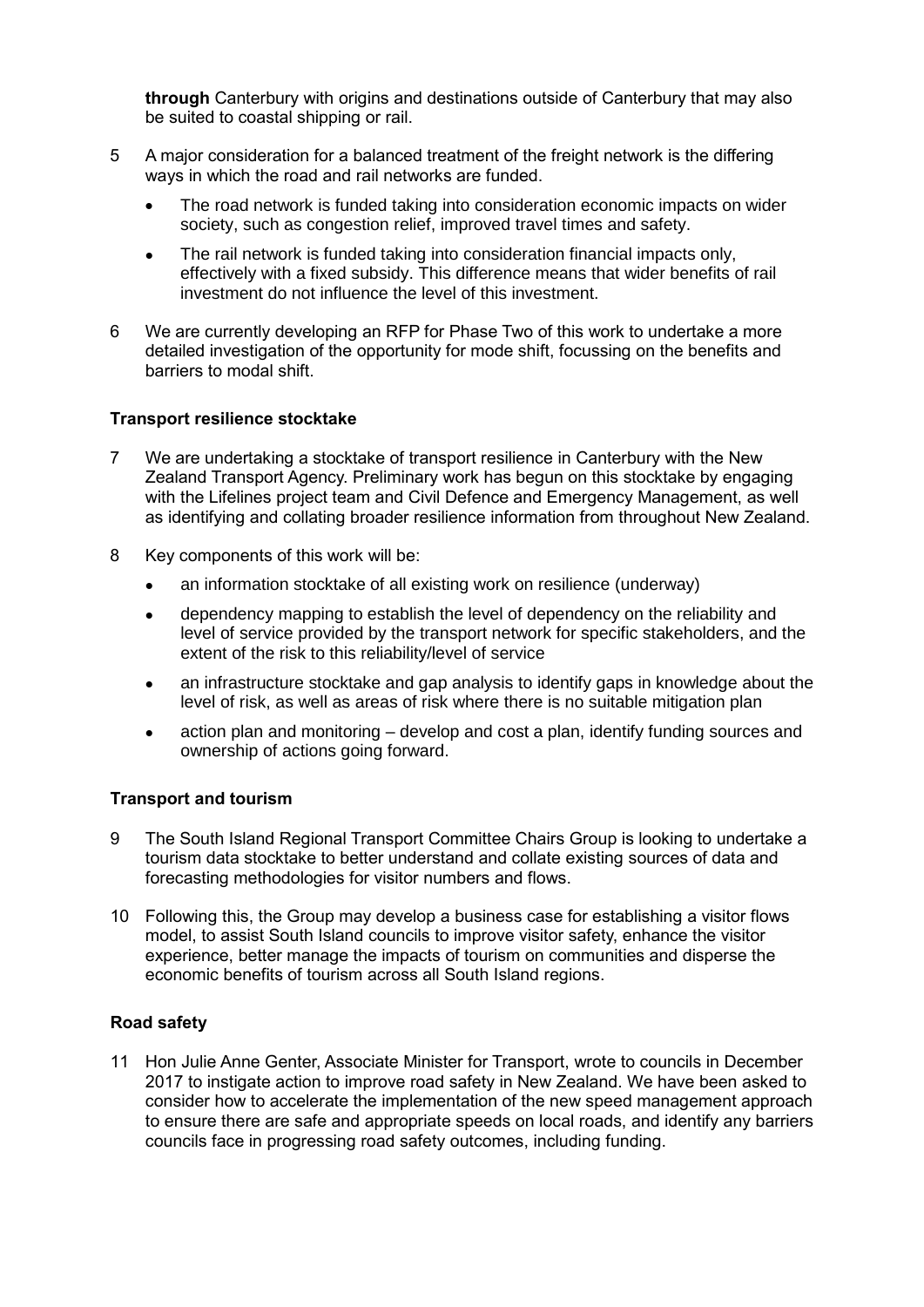- 12 Views on these questions are being sought from road safety co-ordinators in councils and this will be discussed at the meeting of the Regional Road Safety Working Group on 8 February 2018.
- 13 The Associate Minister intends to convene a road safety summit in March or April 2018, and we will be looking to present a Canterbury perspective on the issues that are likely to be discussed at this summit.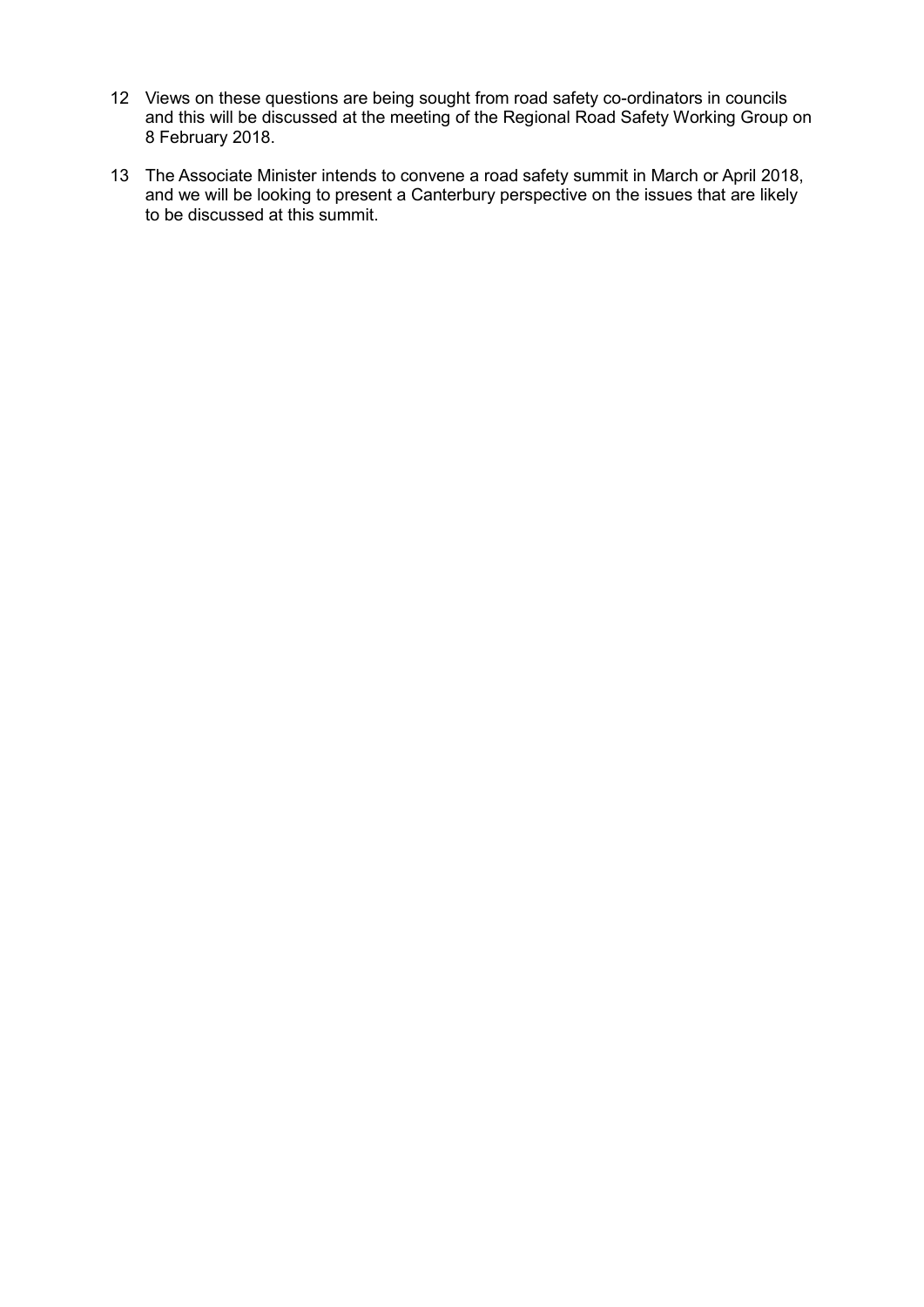## Regional forum meeting schedule 2018 and the Updated January 2018

| <b>Date</b>                          | <b>Time</b>              | <b>Forum</b>                                           | <b>Venue</b>                   |  |  |
|--------------------------------------|--------------------------|--------------------------------------------------------|--------------------------------|--|--|
| <b>First cycle</b>                   |                          |                                                        |                                |  |  |
| Friday 26 January                    | 10:00-15:00              | <b>Planning Managers Group</b>                         | <b>Lincoln Events Centre</b>   |  |  |
| Monday 29 January                    | 10:00-12:00              | Corporate Forum                                        | Selwyn District Council        |  |  |
|                                      | 12:30-14:30              | <b>Operations Forum</b>                                | Selwyn District Council        |  |  |
| Friday 2 February                    | 12:30-14:30              | Policy Forum                                           | Selwyn District Council        |  |  |
| Tuesday 6 February                   |                          | Waitangi Day                                           |                                |  |  |
| Friday 9 February                    | $9:00 - 12:00$           | Greater Christchurch Partnership                       | <b>Environment Canterbury</b>  |  |  |
| Monday 12 February                   |                          | <b>LGNZ National Council</b>                           |                                |  |  |
|                                      | $9:00 - 12:00$           | <b>Chief Executives Forum</b>                          | Selwyn District Council        |  |  |
| Thursday $15-$<br>Friday 16 February |                          | <b>SOLGM's JLT Risk Management Forum</b>               |                                |  |  |
| Friday 16 February                   |                          | <b>LGNZ Regional</b>                                   |                                |  |  |
| Monday 19 February                   |                          | <b>LGNZ CE Forum</b>                                   |                                |  |  |
| Friday 23 February                   |                          | <b>LGNZ Metro</b>                                      |                                |  |  |
| Thursday 1 March                     | 16:00-18:00              | <b>Regional Transport Committee</b>                    | <b>Commodore Airport Hotel</b> |  |  |
|                                      | 18:00 for<br>18:30-21:00 | Mayoral Forum working dinner                           | <b>Commodore Airport Hotel</b> |  |  |
| Friday 2 March                       | $9:00 - 12:00$           | Mayoral Forum                                          | <b>Commodore Airport Hotel</b> |  |  |
|                                      | 13:00-15:00              | Civil Defence and Emergency Management Joint Committee | Justice & Emergency Precinct   |  |  |
| <b>Second cycle</b>                  |                          |                                                        |                                |  |  |
| Thursday 8 - Friday 9 March          |                          | <b>LGNZ Rural &amp; Provincial</b>                     |                                |  |  |
| Friday 9 March                       | $9:00 - 12:00$           | Greater Christchurch Partnership Group                 | <b>Environment Canterbury</b>  |  |  |
|                                      | 10:00-15:00              | <b>Planning Managers Group</b>                         | <b>Lincoln Events Centre</b>   |  |  |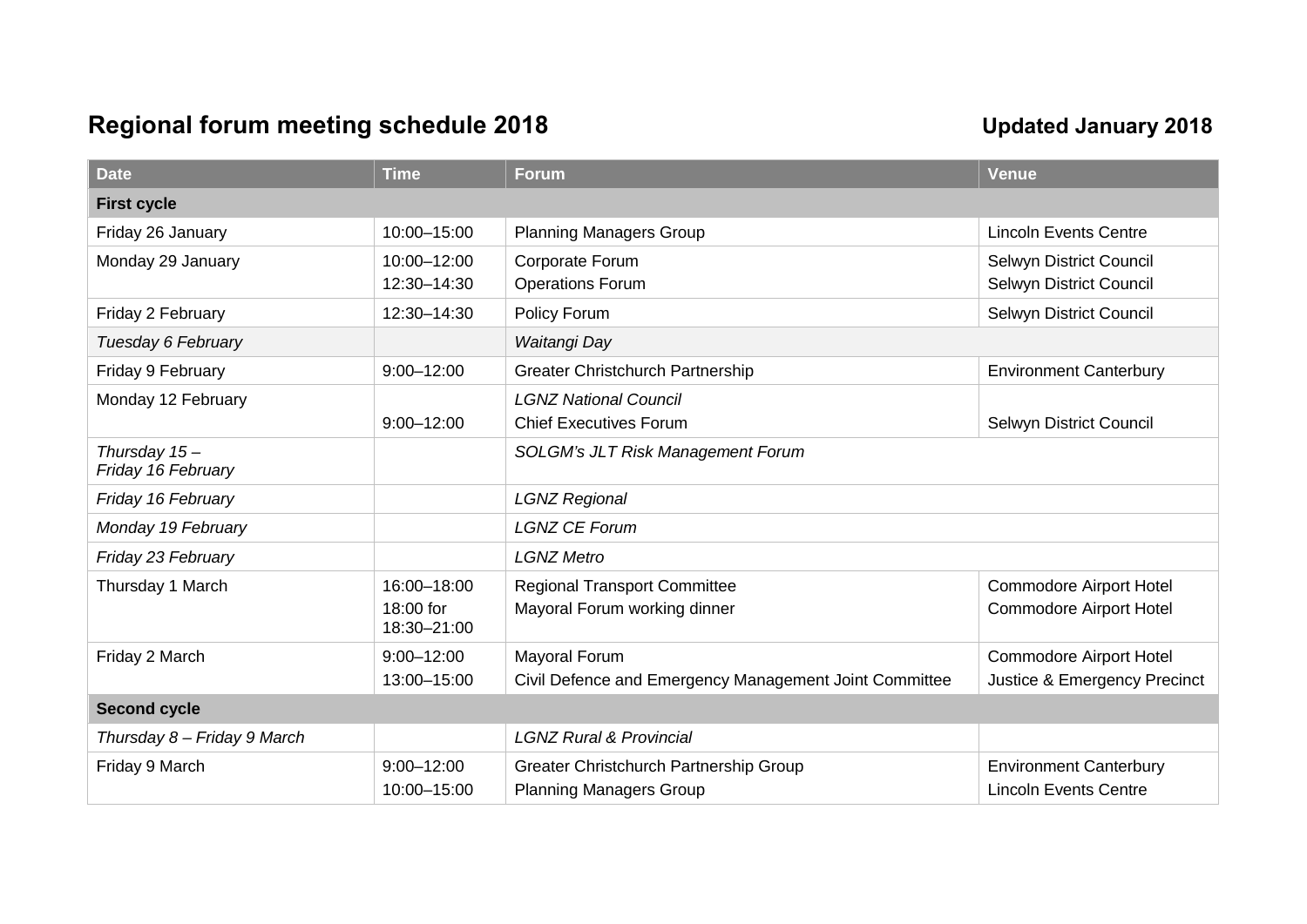| <b>Date</b>                         | <b>Time</b>              | <b>Forum</b>                                                                    | Venue                          |  |
|-------------------------------------|--------------------------|---------------------------------------------------------------------------------|--------------------------------|--|
| Monday 12 March                     | 10:00-12:00              | Corporate Forum                                                                 | Selwyn District Council        |  |
|                                     | 12:30-14:30              | <b>Operations Forum</b><br>Selwyn District Council                              |                                |  |
| Friday 23 March                     |                          | <b>LGNZ National Council</b>                                                    |                                |  |
| Friday 30 March -<br>Monday 2 April |                          | Easter                                                                          |                                |  |
| Friday 6 April                      | 12:30-14:30              | Policy Forum                                                                    | Selwyn District Council        |  |
| Thursday 12 April                   |                          | <b>SOLGM Chief Executives Forum</b><br><b>SOLGM Gala Dinner and Marketplace</b> |                                |  |
| Friday 13 April                     | $9:00 - 12:00$           | Greater Christchurch Partnership Group                                          | <b>Environment Canterbury</b>  |  |
| Friday 20 April                     |                          | LGNZ Zone 5-6                                                                   |                                |  |
| Wednesday 25 April                  |                          | <b>ANZAC Day</b>                                                                |                                |  |
| Monday 30 April                     | $9:00 - 12:00$           | <b>Chief Executives Forum</b><br>Selwyn District Council                        |                                |  |
| Friday 4 May                        |                          | <b>LGNZ Regional</b>                                                            |                                |  |
| Friday 11 May                       |                          | <b>LGNZ Metro</b>                                                               |                                |  |
|                                     | $9:00 - 12:00$           | Greater Christchurch Partnership Group                                          | <b>Environment Canterbury</b>  |  |
| Friday 18 May                       |                          | <b>LGNZ National Council</b>                                                    |                                |  |
| Thursday 24 May                     | 16:00-18:00              | <b>Regional Transport Committee</b>                                             | <b>Commodore Airport Hotel</b> |  |
|                                     | 18:00 for<br>18:30-21:00 | Mayoral Forum working dinner                                                    | <b>Commodore Airport Hotel</b> |  |
| Friday 25 May                       | $9:00 - 12:00$           | Canterbury Mayoral Forum                                                        | <b>Commodore Airport Hotel</b> |  |
|                                     | 13:00-15:00              | Civil Defence and Emergency Management Joint Committee                          | <b>Commodore Airport Hotel</b> |  |
| Monday 4 June                       |                          | Queen's Birthday observed                                                       |                                |  |
| Thursday 7 - Friday 8 June          |                          | <b>LGNZ Rural &amp; Provincial</b>                                              |                                |  |
| Friday 8 June                       | $9:00 - 12:00$           | Greater Christchurch Partnership Group                                          | <b>Environment Canterbury</b>  |  |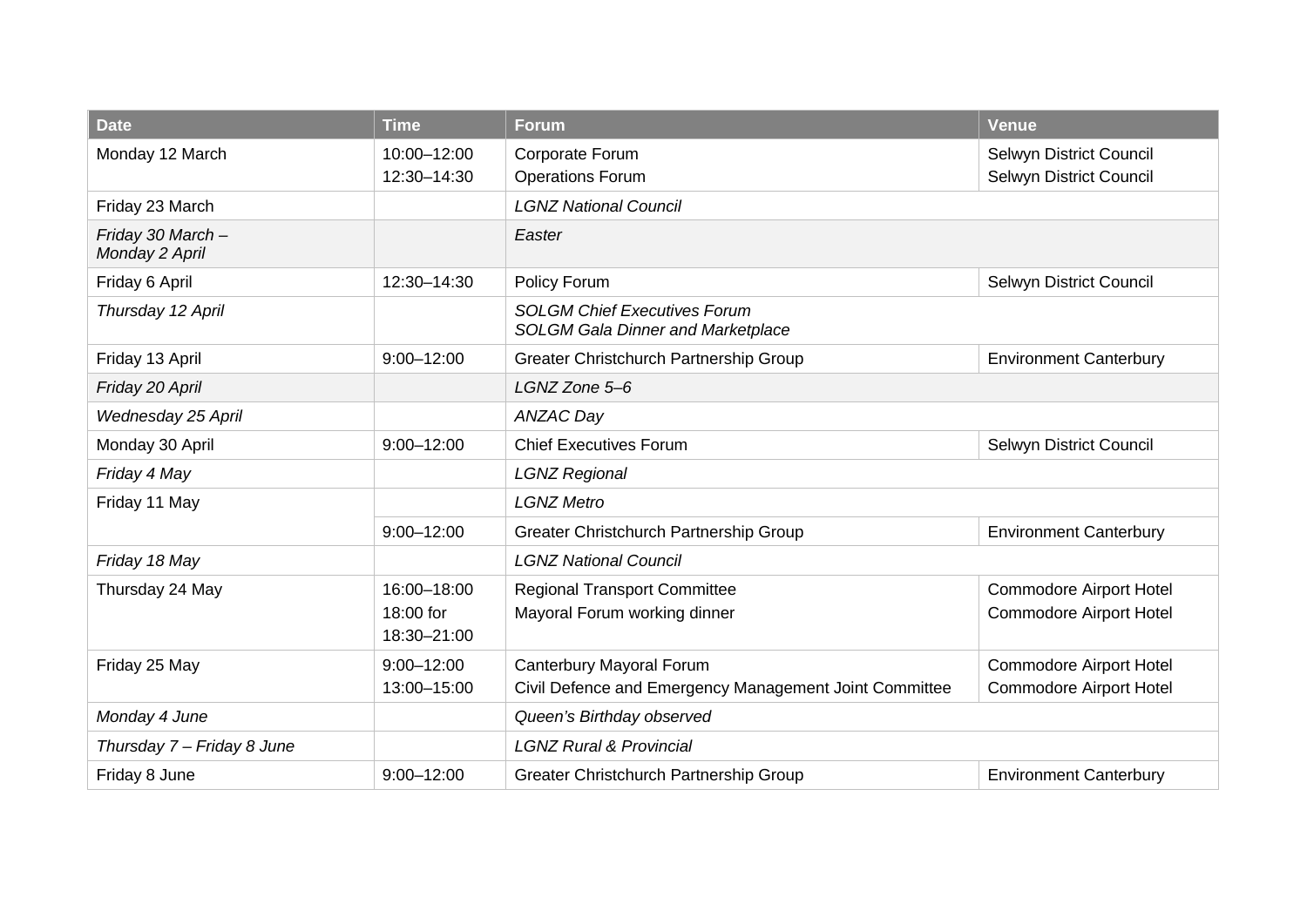| <b>Date</b>                   | <b>Time</b>                             | <b>Forum</b>                                                            | Venue                                                            |
|-------------------------------|-----------------------------------------|-------------------------------------------------------------------------|------------------------------------------------------------------|
| Monday 18 June                |                                         | <b>LGNZ CE Forum</b>                                                    |                                                                  |
| <b>Third cycle</b>            |                                         |                                                                         |                                                                  |
| Friday 6 July                 | 10:00-15:00                             | <b>Planning Managers Group</b>                                          | <b>Lincoln Events Centre</b>                                     |
| Monday 9 July                 | 10:00-12:00<br>12:30-14:30              | Corporate Forum<br><b>Operations Forum</b>                              | Selwyn District Council<br>Selwyn District Council               |
| Friday 13 July                | $9:00 - 12:00$                          | Greater Christchurch Partnership Group                                  | <b>Environment Canterbury</b>                                    |
| Sunday 15 June                |                                         | <b>LGNZ National Council / AGM</b>                                      |                                                                  |
| Monday 16 - Tuesday 17 June   |                                         | <b>LGNZ Conference</b>                                                  |                                                                  |
| Friday 20 July                | 12:30-14:30                             | Policy Forum                                                            | Selwyn District Council                                          |
| Monday 6 August               | $9:00 - 12:00$                          | <b>Chief Executives Forum</b>                                           | Selwyn District Council                                          |
| Friday 10 August              | $9:00 - 12:00$                          | Greater Christchurch Partnership Group                                  | <b>Environment Canterbury</b>                                    |
| Friday 17 August              |                                         | <b>LGNZ Metro</b>                                                       |                                                                  |
| Friday 31 August              |                                         | <b>LGNZ Regional</b>                                                    |                                                                  |
| Monday 3 September            |                                         | <b>LGNZ CE Forum</b>                                                    |                                                                  |
| Thursday 6 September          | 16:00-18:00<br>18:00 for<br>18:30-21:00 | <b>Regional Transport Committee</b><br>Mayoral Forum working dinner     | <b>Commodore Airport Hotel</b><br><b>Commodore Airport Hotel</b> |
| Friday 7 September            | $9:00 - 12:00$<br>13:00-15:00           | Mayoral Forum<br>Civil Defence and Emergency Management Joint Committee | <b>Commodore Airport Hotel</b><br><b>Commodore Airport Hotel</b> |
| <b>Fourth cycle</b>           |                                         |                                                                         |                                                                  |
| Friday 14 September           | $9:00 - 12:00$                          | Greater Christchurch Partnership Group                                  | <b>Environment Canterbury</b>                                    |
| Friday 21 September           | 10:00-15:00                             | <b>Planning Managers Group</b>                                          | <b>Lincoln Events Centre</b>                                     |
| Thursday 4 - Friday 5 October |                                         | <b>LGNZ National Council</b>                                            |                                                                  |